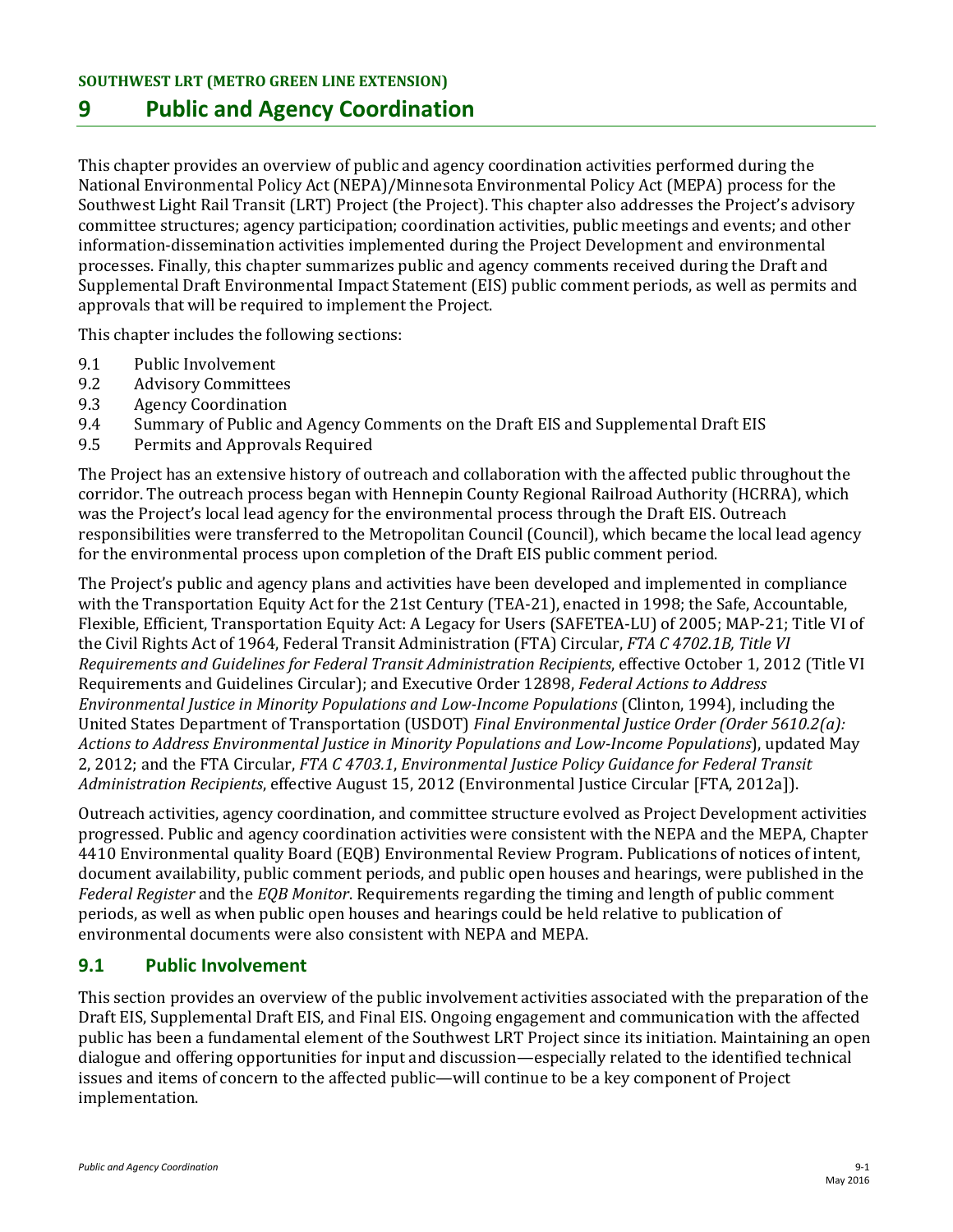### **9.1.1 Public Involvement for Project Scoping**

Public involvement for the Project's environmental review process began with the Draft EIS scoping process, which informed the public, interest groups, affected tribes, and government agencies of the Draft EIS. The scoping process began with a notice in *Finance and Commerce* on August 23, 2008, and the publication of the Notice of Intent for the Draft EIS was published in the *Federal Register* on September 23, 2008 (FTA, 2008b), and in the *EQB Monitor* on September 8, 2008 (Minnesota Environmental Quality Board, 2008) (see Appendix G of this Final EIS). The notices announced the beginning of the Scoping Comment Period, which extended from September 8 to November 7, 2008, and included dates for three public Scoping Meetings/Hearings, can be found in the *Southwest LRT Community Events, Meetings, and Presentations Summary Report* listed in Appendix C. The process provided opportunities to inform the public, government agencies, elected officials, organizations, and businesses that development of the Draft EIS was commencing, and to solicit issues of concern.

A Scoping Information Booklet was prepared and distributed widely to inform the public about the Scoping Meetings; these booklets were translated into Hmong, Spanish, and Somali. Copies were made available on the Southwest Transit website and at all the Scoping Meetings. The booklet answered questions and presented information on a number of subjects, such as the how to participate in the scoping process. A *Scoping Summary Report[1](#page-1-0)* that served as the Scoping Decision Document as defined in Minnesota Environmental Quality Board rules was completed in January 2009. The *Report* was amended in September 2012 to include impacts of relocation freight rail for the four build alternatives and include a co-location alternative where freight rail, light rail and the commuter bike trail share a common carrier between Louisiana Avenue and Penn Avenue. Notice of the Scoping Report amendment was published October 15, 2012 in the *EQB Monitor*.

### **9.1.2 Public Involvement Activities During the Draft EIS Public Comment Period**

The FTA and HCRRA published the Draft EIS in October 2012 (HCRRA, 2012). The Notice of Availability was published in the *Federal Register* on October 12, 2012, and in the *EQB Monitor* on October 15, 2012. These notices were followed by a public comment period that concluded on December 31, 2012. Copies of the Draft EIS were available at the following locations for public review during the comment period:

- $\bullet$ Hennepin County Housing, Community Works & Transit: 701 Fourth Avenue South, Suite 400, Minneapolis
- Southwest LRT Project Office: 6465 Wayzata Boulevard, Suite 500, St. Louis Park
- Libraries:
	- Eden Prairie: 565 Prairie Center Drive, Eden Prairie
	- $-$ Edina: 5280 Grandview Square, Edina
	- Franklin: 1314 East Franklin Avenue, Minneapolis
	- Hopkins: 22 11th Avenue North, Hopkins
	- Linden Hills: 2900 West 43rd Street, Minneapolis
	- Minneapolis Central: 300 Nicollet Mall, Minneapolis
	- Minnetonka: 17524 Excelsior Boulevard, Minnetonka
	- Sumner: 611 Van White Memorial Boulevard, Minneapolis
	- St. Louis Park: 3240 Library Lane, St. Louis Park
- City Halls:

- Eden Prairie: 8080 Mitchell Road, Eden Prairie
- Edina: 4801 West 50th Street, Edina
- Hopkins: 1010 1st Street South, Hopkins
- Minneapolis: 350 South 5th Street, Minneapolis

<span id="page-1-0"></span><sup>1</sup> Available a[t http://old.swlrtcommunityworks.org/component/content/article/54.html](http://old.swlrtcommunityworks.org/component/content/article/54.html) and <http://metrocouncil.org/Transportation/Projects/Current-Projects/Southwest-LRT/Environmental/Scoping.aspx?source=child>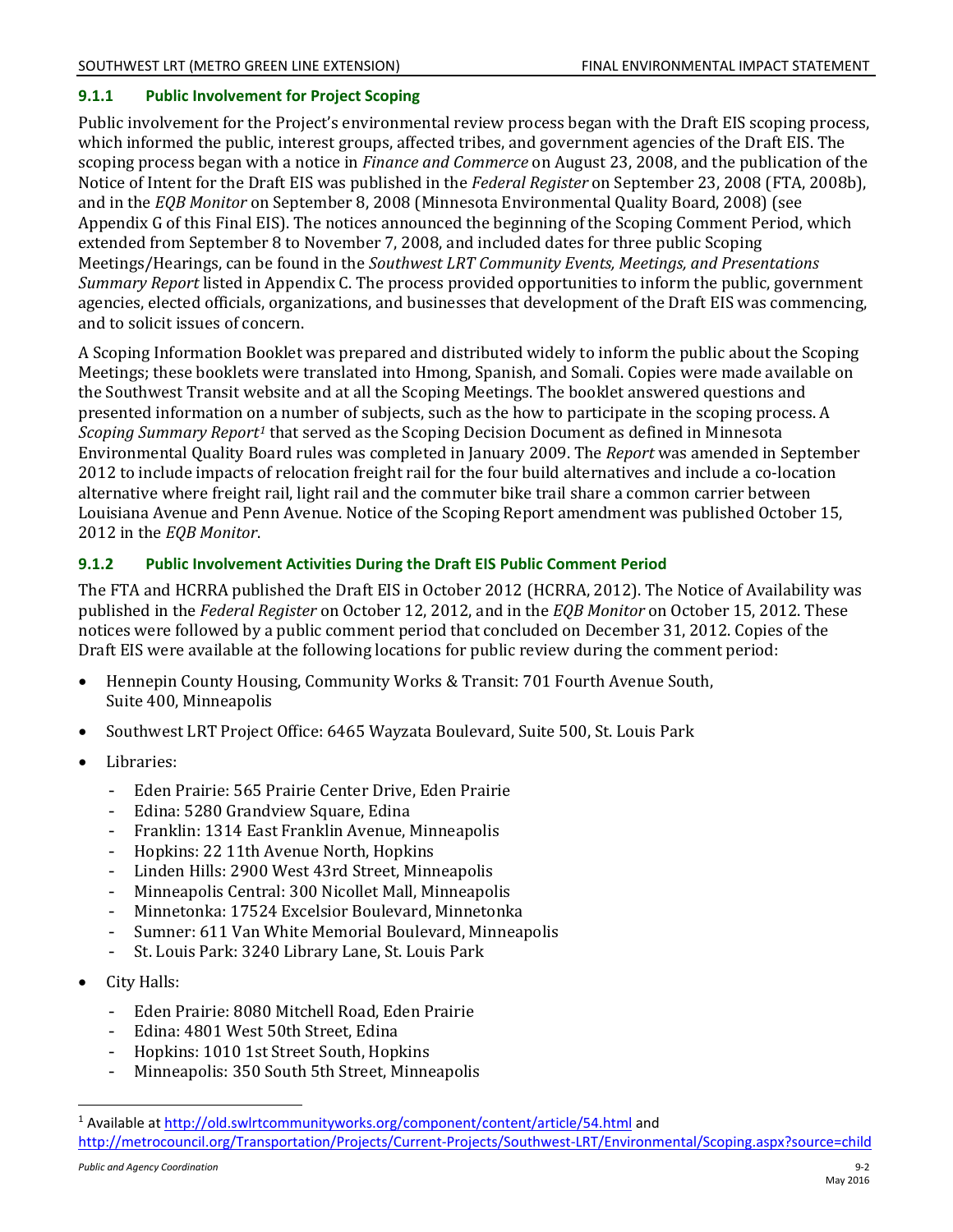- Minnetonka: 14600 Minnetonka Boulevard, Minnetonka
- St. Louis Park: 5005 Minnetonka Boulevard, St. Louis Park

During the Draft EIS public comment period, the Draft EIS was available on Hennepin County's webpage and can now be found at [http://www.swlrt.org.](http://www.swlrt.org/) HCRRA also provided an Executive Summary document, *Southwest Transitway Draft Environmental Impact Statement Executive Summary* and a supporting guide, *Guide to Commenting on the Draft Environmental Impact Statement.* Both documents were provided in four languages: English, Spanish, Hmong, and Somali.

Public hearings on the Draft EIS were held on November 13, November 14, and November 29, 2012. Each public hearing was preceded by an open house. Over 400 people attended the public hearings. Translation services and Americans with Disabilities Act (ADA) accommodations were provided upon request. Substantive comments received during the Draft EIS public comment period and responses are included in Appendix L of this Final EIS.

### **9.1.3 Public Involvement for the Supplemental Draft EIS**

After the close of the Draft EIS public comment period, the Council became the lead agency for the remainder of the Project's environmental process. Public involvement efforts continued and evolved as local lead agency responsibility shifted from HCRRA to the Council in January 2013. The Council continued to work with local public transportation agencies and local jurisdictions to implement a public involvement program in support of its effort to continue Project Development, as described in Chapter 2 of this Final EIS.

Following publication of the Draft EIS, the FTA and the Council determined design adjustments made to the Locally Preferred Alternative (LPA) had the potential to result in new adverse impacts that needed to be evaluated in a Supplemental Draft EIS (see Section 2.2). In May 2015, the FTA and the Council published the *Supplemental Draft EIS* (Council, 2015). The Notice of Availability was published in the *Federal Register* on May 22, 2015, and in the *EQB Monitor* on May 25, 2015. A notice extending the public comment period on the Supplemental Draft EIS to July 21, 2015 was published in the *Federal Register* on June 5, 2015; a notice extending the public comment period to July 21, 2015, was published in the *EQB Monitor* on June 8, 2015.

The Supplemental Draft EIS and supporting documentation are available on the Project website [\(http://www.metrocouncil.org/swlrt/sdeis\)](http://metrocouncil.org/swlrt/sdeis). During the Supplemental Draft EIS public comment period, printed copies of the document and its supporting materials were available for review during regular business hours at the following locations:

- **Eden Prairie City Hall:** 8080 Mitchell Road, Eden Prairie
- $\bullet$ **Eden Prairie Public Library:** 565 Prairie Center Drive, Eden Prairie
- **Minnetonka City Hall:** 14600 Minnetonka Blvd, Minnetonka
- **Minnetonka Public Library:** 17524 Excelsior Blvd, Minnetonka
- **Hopkins City Hall:** 1010 First Street South, Hopkins
- **Hopkins Public Library:** 22 Eleventh Avenue North, Hopkins
- **Edina City Hall:** 4801 West 50th Street, Edina
- **St. Louis Park City Hall:** 5005 Minnetonka Blvd, St. Louis Park
- **St. Louis Park Public Library:** 3240 Library Lane, St. Louis Park
- **Southwest LRT Project Office:** 6465 Wayzata Blvd., Suite 500, St. Louis Park
- **Minneapolis City Hall:** City Engineer's Office, 350 South Fifth Street, Room 203, Minneapolis
- **Minneapolis Central Library:** 300 Nicollet Mall, Minneapolis
- **Walker Public Library:** 2880 Hennepin Avenue, Minneapolis
- **Linden Hills Public Library:** 2900 West 43rd Street, Minneapolis
- **Sumner Public Library:** 611 Van White Memorial Blvd., Minneapolis
- **Franklin Public Library:** 1314 East Franklin Avenue, Minneapolis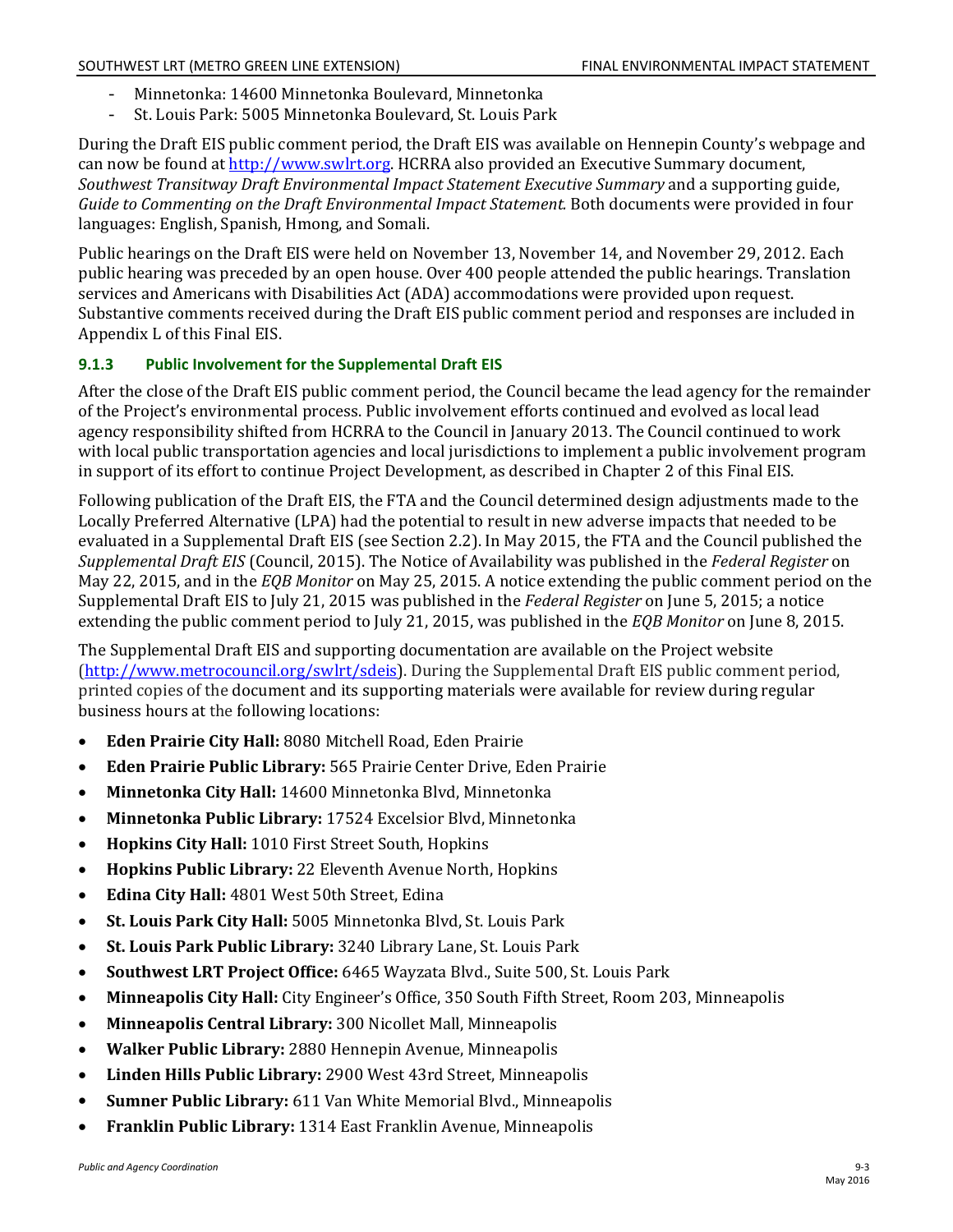- $\bullet$ **Metropolitan Council Library:** 390 Robert Street North, St. Paul
- **Minnesota Department of Transportation Library:** 395 John Ireland Blvd., St. Paul
- **Minnesota Legislative Reference Library:** 645 State Office Building, 100 Rev. Dr. Martin Luther King, Jr. Blvd. St. Paul

The Council also provided a *Guide to the Supplemental Draft EIS*, which was intended to help the public locate information and submit comments on the Supplemental Draft EIS. The Guide was provided in four languages: English, Spanish, Hmong, and Somali.

Public hearings on the Supplemental Draft EIS were held on June 16, June, 17, and June 18, 2015 (see details in the *Southwest LRT Community Events, Meetings, and Presentations Summary Report* listed in Appendix C). Each public hearing was preceded by an open house. Over 100 people attended the public hearings and open houses. Translation services and ADA accommodations were provided upon request. Substantive comments received during the Supplemental Draft EIS public comment period and responses are included in Appendix M of this Final EIS.

### **9.1.4 Accessibility to the Public**

Public and agency coordination are managed by the Southwest LRT Project Office at 6465 Wayzata Boulevard, Suite 500, St. Louis Park, Minnesota 55426. The Project Office can be reached by telephone ([612] 373-3800), fax ([612] 373-3899), and email [\(swlrt@metrotransit.org\)](mailto:swlrt@metrotransit.org). Media events, news releases, advisory and management committee agendas, presentations, meeting minutes, environmental documents and engineering plans are available on the Project website [\(http://www.swlrt.org\)](http://www.swlrt.org/). These materials and this Final EIS comply with the requirements of Minnesota Statutes 363A.42 regarding the accessibility of public records.

### **9.1.5 Communications and Public Involvement Plan**

On July 22, 2013, the FTA issued a Notice of Intent to complete a Supplemental Draft EIS in the *Federal Register* (FTA, 2013) and the Council issued a Notice of Supplemental Draft EIS Preparation in the *EQB Monitor* (Minnesota Environmental Quality Board, 2013) to comply with MEPA. The Notice of Intent was also published in the *Star Tribune* on July 24, 2013. A comment period was held on the proposed scope of the Supplemental Draft EIS between July 22 and August 12, 2013. Comments on the scope of the Supplemental Draft EIS that were received during the MEPA comment period are documented in Appendix I of the Supplemental Draft EIS.

Chapter III of FTA's Environmental Justice Circular contains recommended strategies and techniques for ensuring that environmental justice populations have a voice in the decision making process and describes nontraditional outreach strategies and practical suggestions that may result in greater participation by environmental justice populations. The Project implemented these recommendations by conducting a strategic planning process and developing a *Communications and Public Involvement Plan* (CPIP) (Council, 2015a; see Appendix C for instructions on how to access the document) that includes a demographic analysis of the corridor (ethnicity, languages spoken, and income level). The CPIP identifies the following outreach strategies for engaging ethnic and low income populations:

- Providing translators at events and translating materials in languages other than English.
- $\bullet$ Inviting community representatives to join the CAC and BAC.
- Proactively seeking opportunities to engage communities in dialogue about the Project.
- Establishing and maintaining connections between SPO outreach staff and community representatives.
- Reviewing efforts regularly for effectiveness.

In addition to traditional communication strategies, the Council established community and business advisory committees and hired outreach staff to attend neighborhood meetings, staff tables at community events, and meet with people one-on-one or in small groups. Chapter 5 of this Final EIS provides a summary of environmental justice-related public coordination activities performed by the Council to support publication of the Supplemental Draft EIS and Final EIS. The CPIP provides a summary of the outreach plans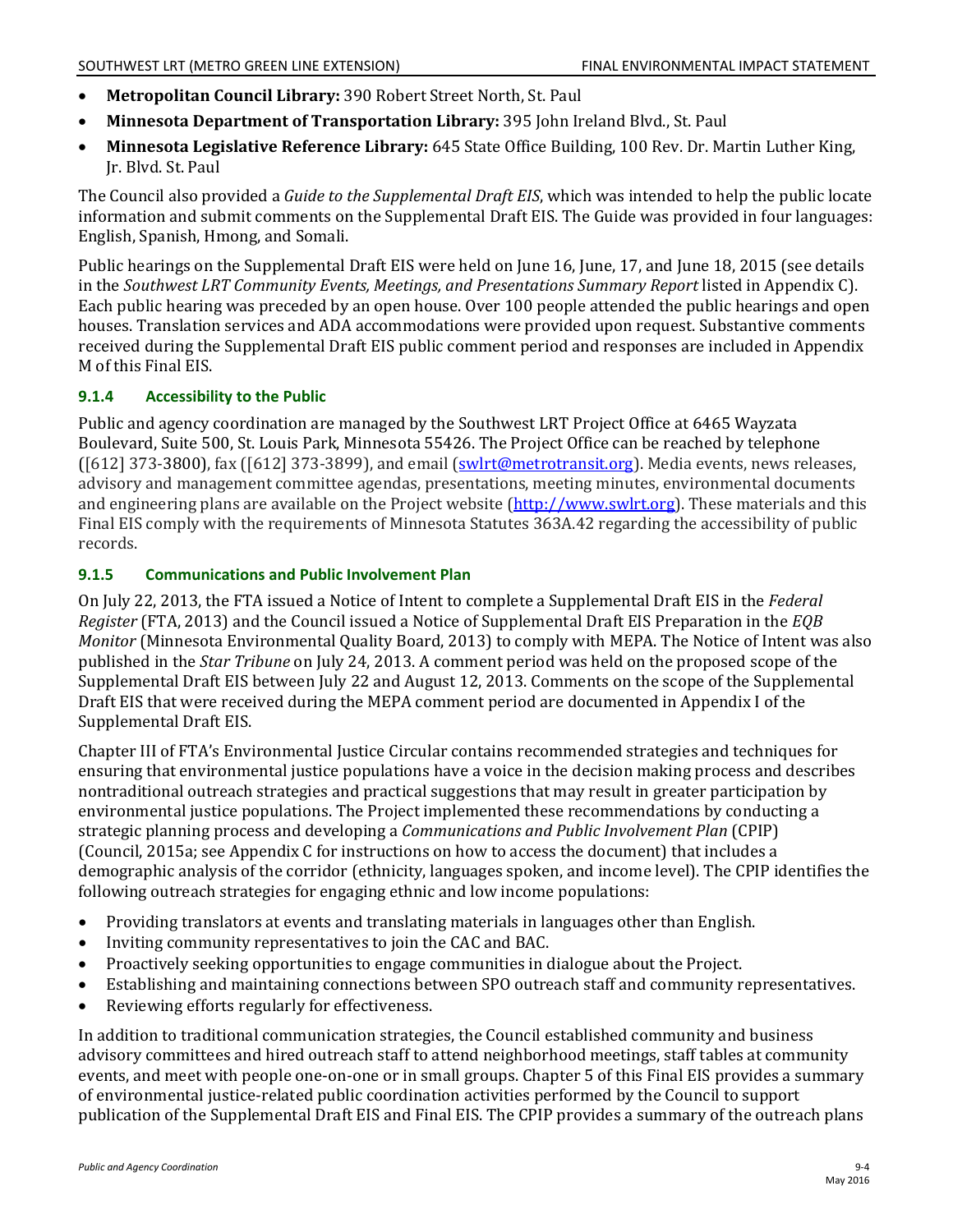to select an operations and maintenance facility (OMF) site and to accommodate and engage individuals with limited English proficiency.

The Council developed a CPIP that provides the structure for coordination between the Council, Project partners, and the public during the Project Development process, including the preparation of this Final EIS, to satisfy the requirements of NEPA and its implementing regulations. The CPIP supports the Project's *Agency Coordination Plan*, as updated by the Council. The CPIP also provides for compliance with the EQB Environmental Review Program, pursuant to MEPA and Minnesota Statutes, Section 116D.04. The goals of the CPIP are to:

- i mprove our transportation system and maintain regional competitiveness. Develop and maintain public understanding of and support for the Project as an essential means to
- $\bullet$ i nformation-sharing and regular, clear, two-way communication about the Project with community Build mutual trust among the Council, Project partners, and the public by creating transparency through members, residents, businesses, and interested groups in the corridor.
- Promote public involvement by providing opportunities for public participation and dialogue between the Council and the public.
- Maintain ongoing communication with Project partners and ensure that key messages are consistent, clear, and responsive to changing needs.
- Inform elected officials and funding partners about the Project's status, timing, and needs.
- Encourage meaningful public participation in the Project.
- Avoid schedule delays and cost increases due to misunderstanding of Project objectives or opposition to Project activities.

The CPIP identifies strategies for engaging the community during the decision-making process, including Project technical issues developed during Project Development. Section 6.1 of the CPIP identifies strategies for involving the public in Project technical issue resolution. This process is based on the level of public interest and type of input required. Considerations for involving the public include the mechanism by which the public provides input and how public input will be used in decision-making. The following subsections describe the Project team's organizational structure and the Project's advisory committees as documented in the CPIP.

### **9.1.5.1 Outreach and Communications Team**

Project staff dedicated to communications and outreach includes the Assistant Director for Administration, Public Involvement and Communications; Communications Manager; Public Involvement Manager; Assistance Public Involvement Manager; Communications Specialist; three Community Outreach Coordinators; and a Technical Writer as shown on Exhibit 9.1-1. The efforts of the communications and public outreach staff are guided by the CPIP. The staff works closely with stakeholders, including several established stakeholder groups, to provide continuous engagement with the public as a part of the overall decision-making process.

### **9.1.5.2 Public Outreach and Events**

Council staff hosted public events in locations throughout the Southwest LRT corridor to provide the public with the opportunity to provide input on Project design efforts and receive updates and information about Project activities. Public events were tailored to present information and solicit feedback on specific Project aspects, including: alignment options in Eden Prairie; station locations, design, and landscaping; freight rail alignment options in St. Louis Park and Minneapolis; and OMF site options. These public events offered an opportunity for the public to provide feedback on various features of the Project and make connections with Project staff. Project ideas and requests provided by the public were documented and considered in Project Engineering (see Chapter 2 of this Final EIS for more information on the Project Development process). Public events were typically conducted in an open house format and were publicized on the Project website and through newspaper articles, newspaper advertisements, press releases, social media, and email alerts.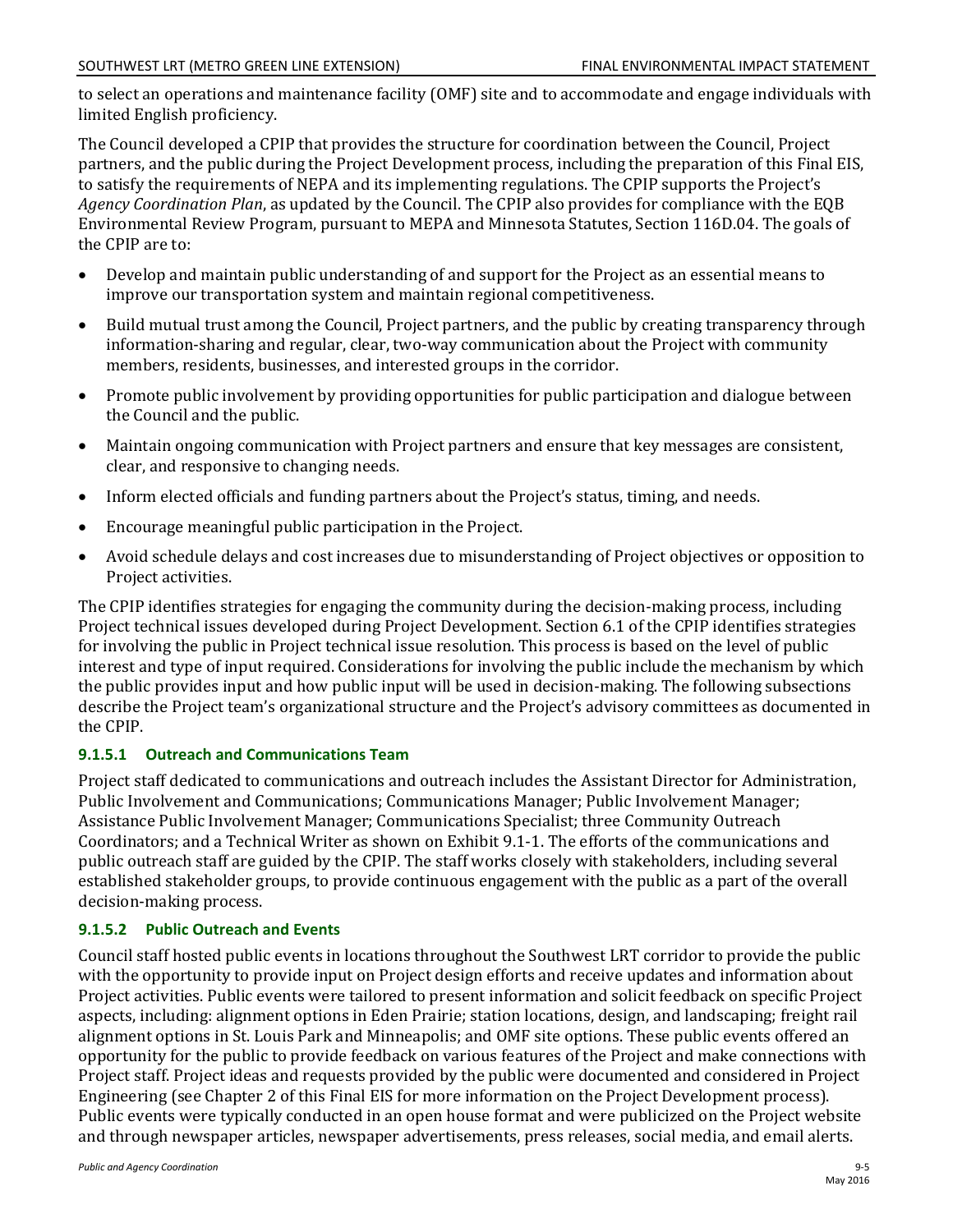#### SOUTHWEST LRT (METRO GREEN LINE EXTENSION) FINAL ENVIRONMENTAL IMPACT STATEMENT

#### **EXHIBIT 9.1-1**

Southwest LRT Project Communications and Public Involvement Staff



Advisory committee members also aided in promoting the public events in their communities. Public events were accessible to those with disabilities in accordance with ADA. Translation services and other accommodations were provided upon request. SPO selected meeting locations based on ease of access to the location and meeting room, and proximity to affected areas.

Lists of the public hearings, open houses, and community events held since the start of the EIS process can be found in the *Southwest LRT Community Events, Meetings, and Presentations Summary Report* listed in Appendix C.

In addition to hosting public open houses and other events, Project staff frequently attended and presented at community meetings throughout the Southwest LRT Project vicinity. Attending such meetings allowed groups with specific concerns or questions to interact with staff and to provide feedback in a more personal, less formal setting. Any concerns expressed at these meetings were shared with the appropriate team members.

### **9.1.5.3 Other Project Communication Strategies**

The Southwest LRT Project conducted a wide variety of other Project activities used to help implement the Council's public involvement program in support of the effort to identify and evaluate potential adjustments to the Project. The *Southwest LRT Community Events, Meetings, and Presentations Summary Report* provides a list of meetings and events attended by staff from development of the Draft EIS through development of the Final EIS.

### **A. Project Website**

HCRRA maintained a website (southwesttransitway.org, which is no longer active) during development of the Draft EIS; an archive of documents included on the HCRRA site is available at [http://www.swlrtcommunityworks.org/.](http://www.swlrtcommunityworks.org/) Upon completion of the Draft EIS, a new Project website was developed, which is part of the Council website and is available at [http://www.swlrt.org.](http://www.swlrt.org/) The Council's Southwest LRT Project website serves as a communications forum and resource to the public, allowing stakeholders to keep informed about Project history, current activities and data, and upcoming milestones. The Council's website also provides information on the NEPA and MEPA processes, and offers downloads of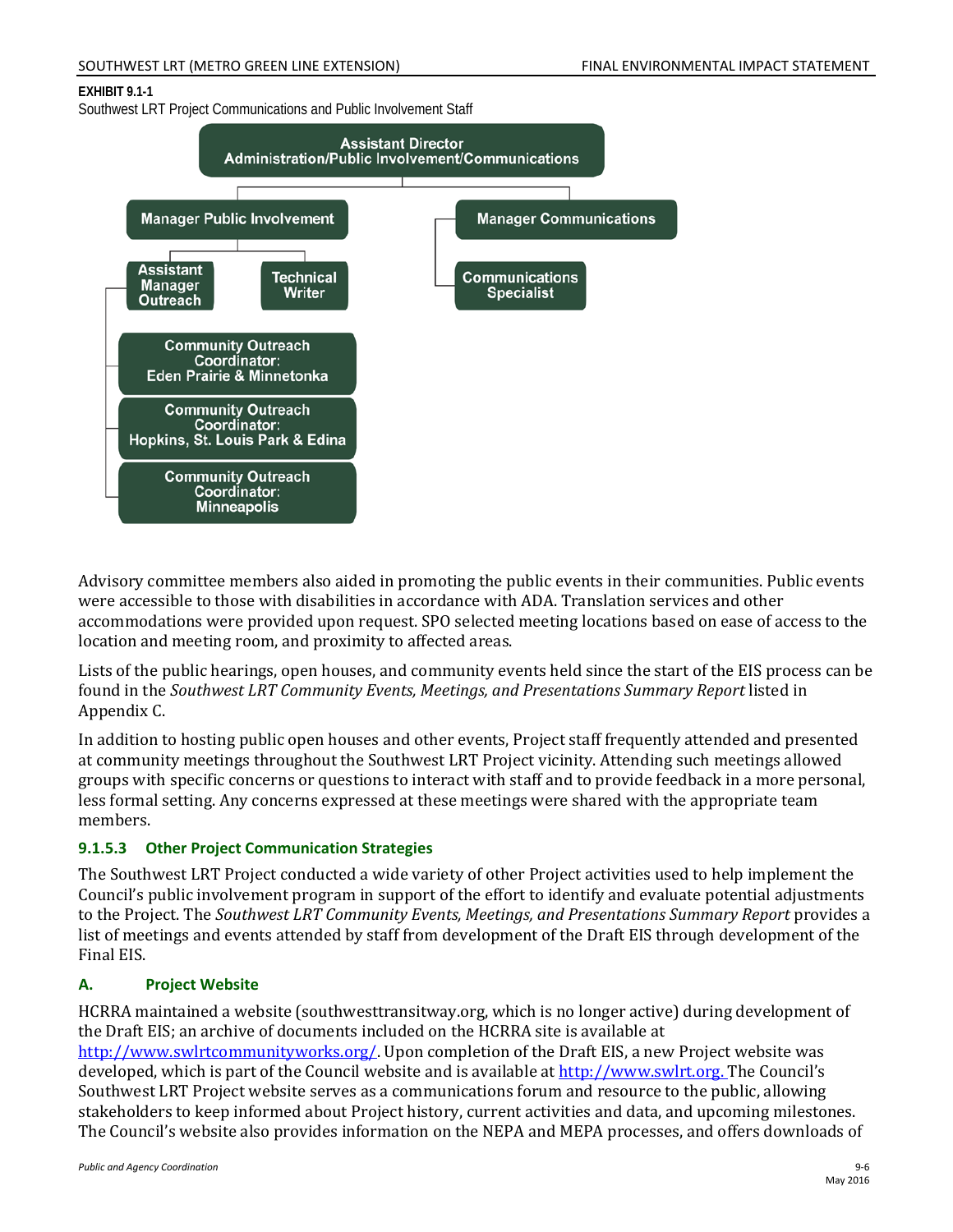environmental documents, including the Scoping Summary, the Draft and Supplemental Draft EIS's, and public comments submitted on the Draft and Supplemental Draft EISs. On average, the Southwest LRT Project website received about 15,000 page views per month. Information posted on the Project website includes:

- Current Project status information and timeline
- $\bullet$ Project facts and frequently asked questions
- LPA route information
- Information about the proposed stations
- Public meeting announcements and presentations
- Environmental process information
- Links to Project partners
- CAC, BAC, and CMC information and meeting documents
- Contact information, including community outreach coordinators and SPO information
- Southwest LRT Project announcements and newsletters
- Project funding information
- Project documents, including public and committee meeting documents, environmental documents, and other reports
- Route visualization video

### **B. E-list**

Early during Project Development, the Council established a project "e-list," which was used to send out newsletters, press releases, and meeting information. The ability to sign up for email updates was made available at public meetings held by the Project and on the Project website. The list currently has more than 4,000 subscribers.

### **C. Social Media**

The Southwest LRT Project used Twitter to provide Project updates, including new website information, press releases, upcoming public meetings, Project visualizations, Project newsletters, and other Project-related material. The Council used its Twitter and Facebook account to share selected Southwest LRT Project information.

### **D. Newsletters**

Through development of the Draft EIS, HCRRA published three editions of the Southwest Newsline newsletter. These newsletters were published at the following key times during Draft EIS development:

- Fall 2008: Launch of the Draft EIS Project phase
- Spring 2009: Completion of scoping; Next steps
- Fall 2009: Selection of LRT 3A as recommended LPA

Throughout the Project Development phase of the project, the Council published and printed a Southwest LRT Project newsletter, *Extending Tracks.* This was also published during preparation of the Supplemental Draft EIS and the Final EIS, as follows: The newsletter was produced in:

- March 2013
- May – June 2013
- July 2013
- December 2013
- Spring 2014
- Summer 2014
- Fall 2014
- Late 2014
- February 2015
- March 2015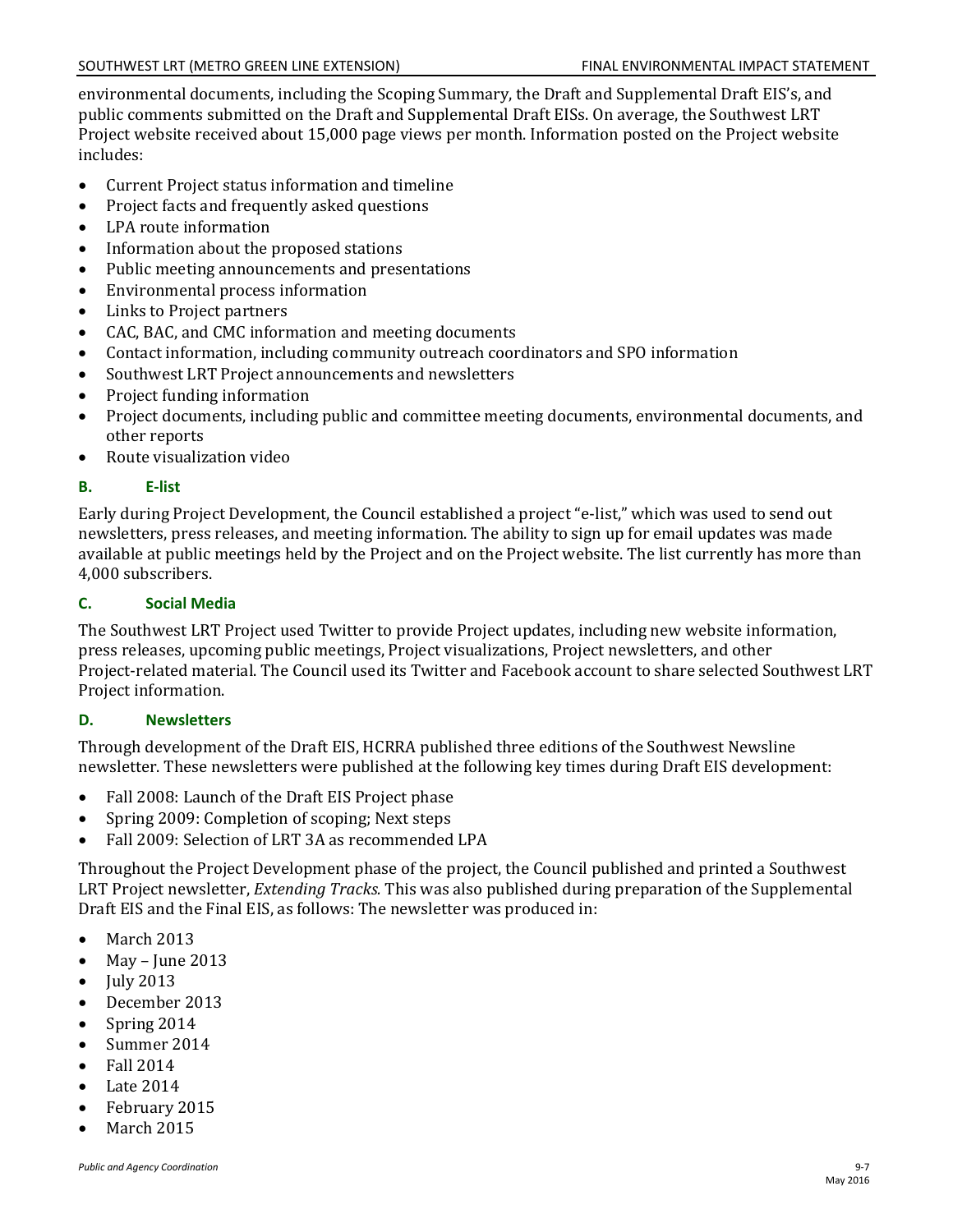- September 2015
- December 2015
- March 2016

These newsletters provided an additional resource to the public for the latest Southwest LRT Project news and announcements. Each newsletter was distributed electronically via GovDelivery, a digital communications platform and posted to the Southwest LRT Project website. The newsletters were also available at public meetings and public locations such as bus stops, as well as provided to project advisory and management committees.

### **E. Other Outreach Efforts**

A variety of other Project communication activities were used by outreach staff, as needed. This included door-to-door outreach, such as distributing fliers for upcoming meetings or notifying property owners about right of entry required for field work. Targeted mailings were also used to notify stakeholders of upcoming meetings and notifications of field work.

Additionally, a variety of Project-specific print material were developed for this Project, including a project one-pager and fact sheets (e.g., relating to noise and vibration), frequently asked questions, and the *Field Guide to LRT Elements*. These materials were provided at project meetings and open houses.



Southwest LRT Project mobile office, which brings Project information to the community.

In 2014, a Southwest LRT Project mobile office was used at locations and events located throughout the project corridor. The mobile office is a Metro Transit bus reconfigured to bring information about the Project to the community in an effort to engage minority communities and other typically under-served communities. Mobile office hours were coordinated with events when applicable, during the day, as well as during evening and weekend hours. The intent of the mobile office is to provide community members with an opportunity to provide input without having to attend formal project meetings.

### **F. Media**

Southwest LRT communication staff coordinate with nearly 100 local reporters who represent print, electronic, and television network media that are following the Project. News sources include city and neighborhood newspapers and minority and ethnic media sources. Project coordination with media includes media tours and press releases regarding upcoming project events, such as open houses and significant project milestones.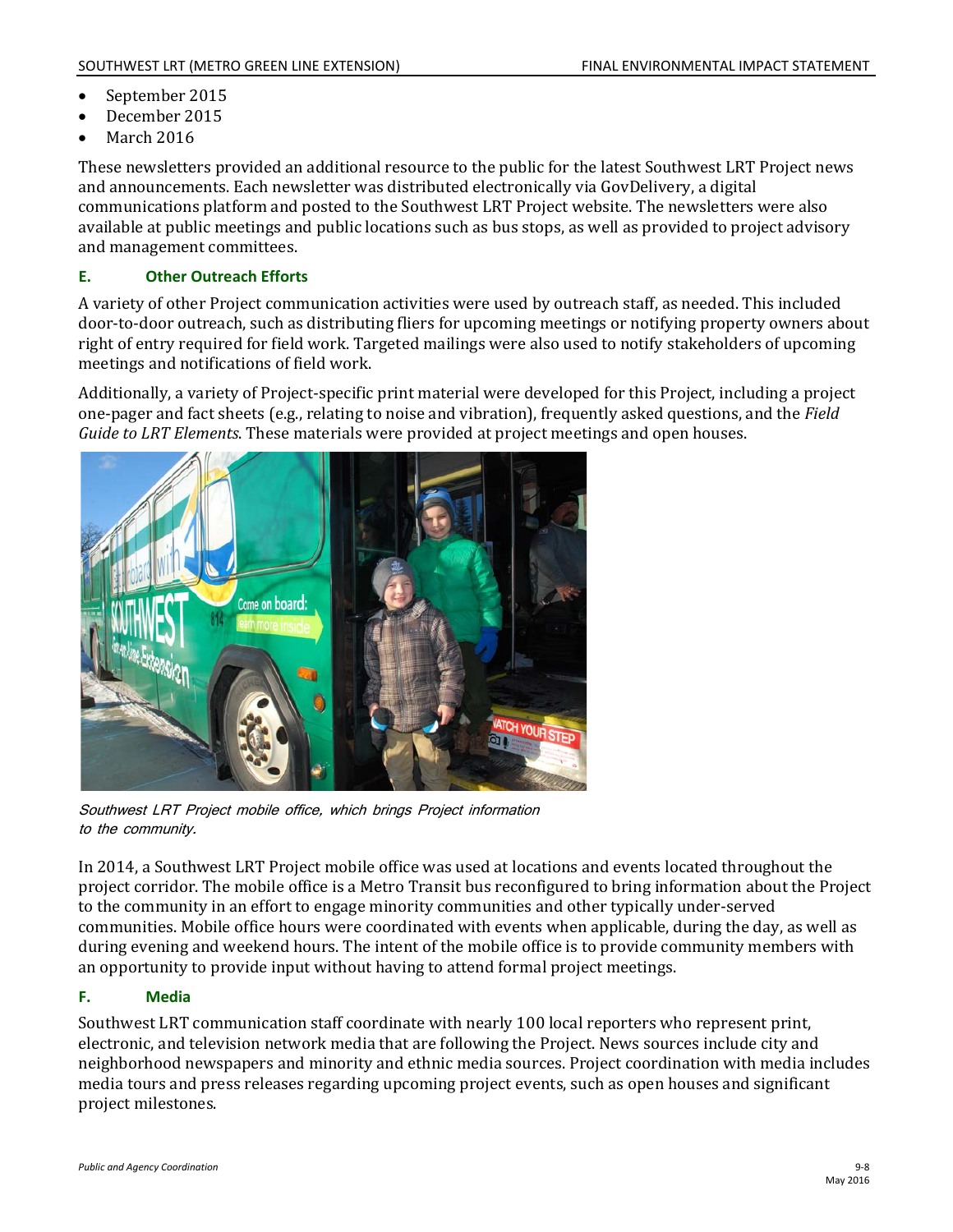### **G. Corridors of Opportunity/Partnership for Regional Opportunity**

The Council worked with and through an enterprise called Corridors of Opportunity, which ran from 2011 through the end of 2013. The Corridors of Opportunity's Community Engagement Team (CET) recommends grants to community groups that support innovative and effective place-based initiatives that engage and involve underrepresented communities (low-income, communities of color, immigrant communities, persons with disabilities) in participation, decision-making and leadership roles related to Southwest Corridor planning and implementation [\(http://www.corridorsofopportunity.org/activities/engagement\)](http://www.corridorsofopportunity.org/activities/engagement). The Southwest LRT Corridor was one of seven Corridors of Opportunity projects within the region. Work performed by Corridors of Opportunity included outreach and engagement with Project communities, including underrepresented populations.

The CET identified and promoted existing community assets along the Southwest Corridor and worked to help ensure that communities in the Project vicinity were involved in the planning process. A list of CET grant recipients within the Southwest Corridor and the Project title for which the grant was provided is listed in Table 9.1-1.

#### **TABLE 9.1-1**

Corridors of Opportunity Community Engagement Team Recommended Grantees and Projects by Year

| Grantee                                                          | <b>Project Title</b>                                                | Year |
|------------------------------------------------------------------|---------------------------------------------------------------------|------|
| Intercongregation Communities Association                        | Blake Road Neighborhood Discussion Circles                          | 2011 |
| New American Academy                                             | SW Corridor Immigrant Opportunities Outreach<br>and Engagement      | 2011 |
| La Asamblea de Derechos-Civiles                                  | Emancipation Campaign: Corridors to Freedom                         | 2012 |
| Centro de Trabajadores Unidos en la Lucha (CTUL)                 | Good Job Opportunities in Corridor Development                      | 2012 |
| Metropolitan Interfaith Council on Affordable Housing<br>(MICAH) | Interfaith Housing, Transit and Equitable<br>Development Organizing | 2012 |
| New American Academy                                             | N/A                                                                 | 2012 |

Source: http://www.corridorsofopportunity.org/activities/engagement.

The Project team invited groups that have received CET grants to have a representative participant on the CAC. Additional information about Corridors of Opportunity's work in relation to Southwest LRT Project is available on the Corridors of Opportunity website [\(http://www.corridorsofopportunity.org/\)](http://www.corridorsofopportunity.org/).

In late 2013, the Corridors of Opportunity was renamed The Partnership for Regional Opportunity (the Partnership). This name change was intended to reflect the group's region-wide focus, extending beyond transitways. The Partnership's Policy Board, which adopted a new vision for its work, *Growing a prosperous, equitable, and sustainable region*, agreed to meet for one additional year through the end of 2014. The Partnership generally met on a monthly basis. The goals of the Partnership were to:

- 1. Improve the economic prospects of low-income people and low-wealth communities
- 2. Promote high quality development near existing assets (e.g., employment centers, transitways, and commercial and industrial corridors)
- 3. Advance a 21st century transportation system

Additional information about the Partnership is available here:

[http://www.corridorsofopportunity.org/Corridors\\_News/partnership-regional-opportunity-corridors](http://www.corridorsofopportunity.org/Corridors_News/partnership-regional-opportunity-corridors-opportunity-lives-2014)[opportunity-lives-2014.](http://www.corridorsofopportunity.org/Corridors_News/partnership-regional-opportunity-corridors-opportunity-lives-2014) 

### **H. Southwest LRT Transitional Station Area Action Plans**

The Hennepin County Southwest LRT Community Works staff partnered with Council staff on the Transitional Station Area Action Plans (TSAAPs) planning effort for Southwest LRT communities. The objectives of TSAAPs were to address infrastructure, planning, and development needs at station locations to encourage area growth and a foundation for community planning when the Southwest LRT line opens. To create plans for prioritizing investment, TSAAP leaders reached out to the communities in the Southwest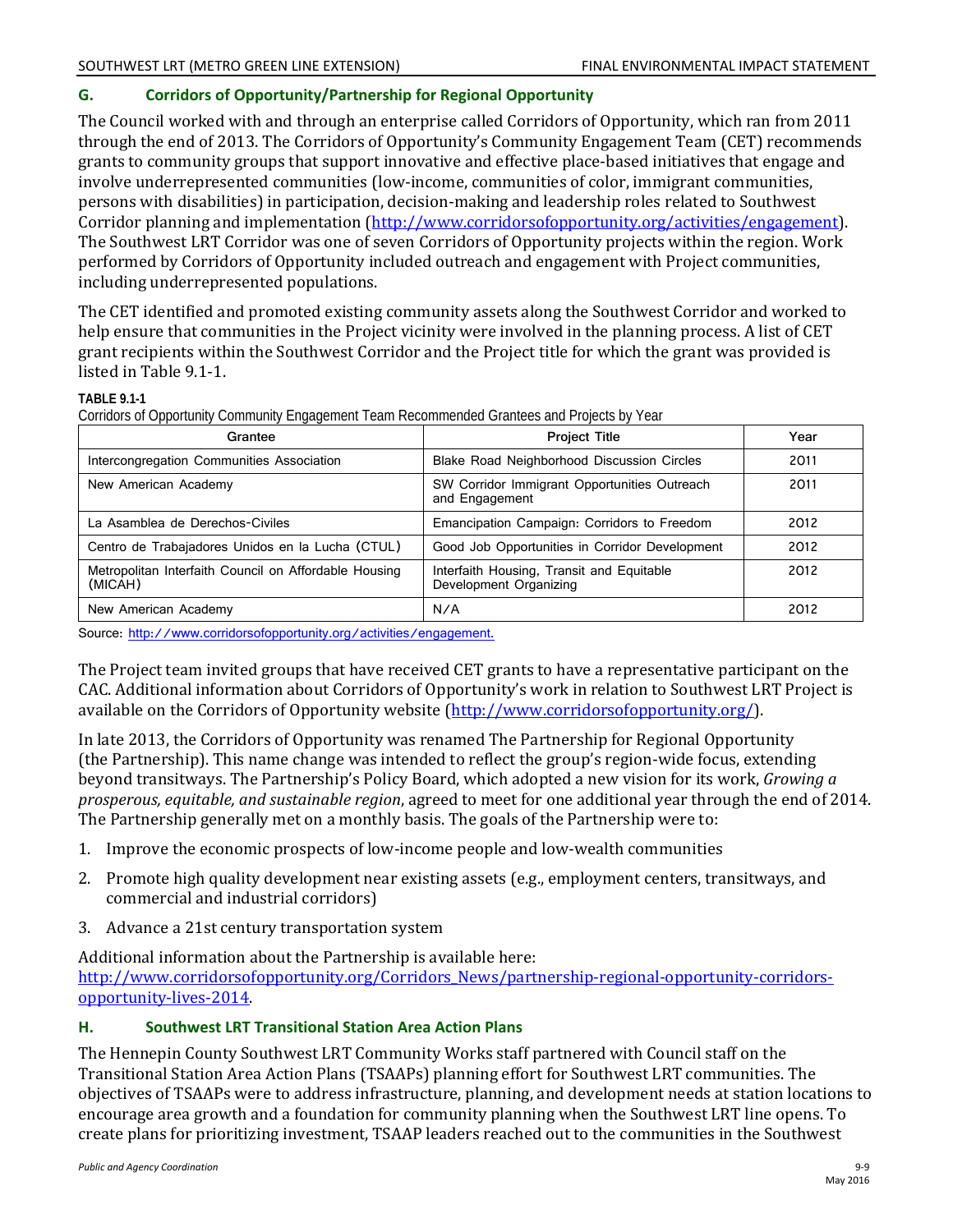LRT corridor to generate ideas and input. A community engagement plan was developed for the TSAAP process which included outreach methods to involve public participation and create comprehensive community plans. Information about TSAAPs, including the final report, completed in late 2013, is posted on Hennepin County's Community Works website [\(http://www.swlrtcommunityworks.org/\)](http://www.swlrtcommunityworks.org/).

## **9.2 Advisory Committees**

This section summarizes the advisory committee structure used through development of the Final EIS. The discussion is divided into two parts—through development of the Draft EIS, during which time the advisory committee process was led by HCRRA; and through development of the Final EIS, during which time the advisory committee process was led by the Council. Meetings held between 2013 and 2015 for the Advisory Committees are included in *Southwest LRT Community Events, Meetings, and Presentations Summary Report*; instructions for how to access this report are in Appendix C.

### **9.2.1 Advisory Committees through the Draft EIS**

HCRRA utilized three advisory committees through development of the Draft EIS. These committees are described in the following sections. For committees used during the Draft EIS and for other related Countyled committees, see [http://www.swlrtcommunityworks.org/get-involved/committees](http://www.swlrtcommunityworks.org/get-involved/committees-meetings/committees/)[meetings/committees/.](http://www.swlrtcommunityworks.org/get-involved/committees-meetings/committees/)

### **9.2.1.1 Southwest Policy Advisory Committee**

The Southwest Transitway Policy Advisory Committee (PAC) was formed in 2002. This group provided policy oversight regarding major aspects of Project planning. The PAC was composed of representatives from key stakeholder groups including:

- Hennepin County, the lead agency
- $\bullet$ Cities along the corridor
	- Eden Prairie
	- Minnetonka
	- Hopkins
	- Edina
	- St. Louis Park
	- Minneapolis
- Metropolitan Council
- Metro Transit
- SouthWest Transit
- Three Rivers Park District
- Midtown Community Works Partnership
- Cedar Lake Park Association
- Local chambers of commerce

### **9.2.1.2 Community Advisory Committee**

The Southwest Transitway CAC was composed of residents appointed by neighborhood organizations or cities from along the Southwest Transitway corridor. CAC members helped inform community members about the Draft EIS process and key opportunities to provide input. The CAC also identified ways to reach out to their neighborhood groups and in some cases also served as liaisons to their neighborhoods.

### **9.2.1.3 Technical Advisory Committee**

The Southwest Transitway Technical Advisory Committee (TAC) was composed of engineers and/or planners from each of the stakeholder cities, the Three Rivers Park District, SouthWest Transit, Minnesota Department of Transportation (MnDOT), the Council, and the Twin Cities and Western (TC&W) Railroad. In addition to advising the project team on the technical aspects of Southwest Transitway planning work for the Draft EIS, TAC members provided suggestions and support for the public outreach effort.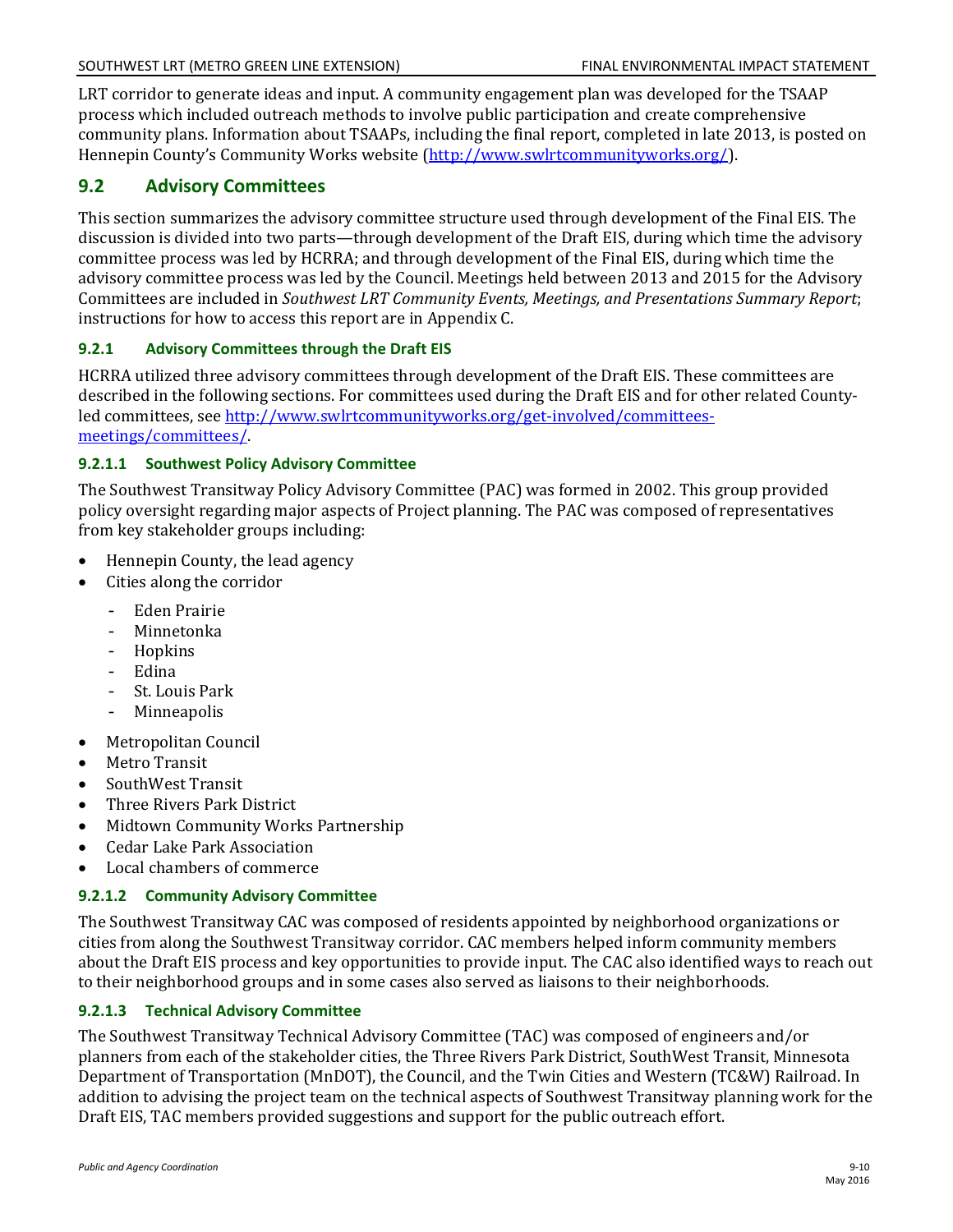### **9.2.2 Advisory Committees from the Draft EIS through the Final EIS**

After publication of the Draft EIS, the Council led the project's advisory committee process. The advisory committee structure was expanded since publication of the Draft EIS, with the addition of the Technical Project Advisory Committee (TPAC), the BAC, and the CMC during the Project Development phase. Exhibit 9.2-1 illustrates the key steps in the process used by the Council to make adjustments to the Project since publication of the Draft EIS.

#### **EXHIBIT 9.2-1**

Southwest LRT Project Advisory Committee Input to Decision Process



Between January 2013 and April 2014, after the close of the Draft EIS public comment period, the Council took action on the Project's scope and budget, including adjustments incorporated into the LPA. After Project staff developed concepts for adjustments to the Project, which addressed comments received from stakeholders and on the Draft EIS, those proposed adjustments were taken through the advisory process, concluding with identification of the adjustments by the Council in April 2014. These design adjustments were recommended by the Council to avoid impacts, integrate mitigation measures, and allow for cost reductions associated with the Project.

In July 2015, the Council adopted additional design adjustments to the Project, after considering recommendations from the BAC, CAC, and CMC. The process of cost reductions was done in close coordination with Project stakeholders, including the five cities along the Southwest LRT Project and Hennepin County. Additional information about design adjustments to the LPA, are included in Chapter 2 of this Final EIS. For current SWLRT committees see

[http://www.metrocouncil.org/Transportation/Projects/Current-Projects/Southwest-LRT/SWLRT-](http://www.metrocouncil.org/Transportation/Projects/Current-Projects/Southwest-LRT/SWLRT-Committees.aspx)[Committees.aspx.](http://www.metrocouncil.org/Transportation/Projects/Current-Projects/Southwest-LRT/SWLRT-Committees.aspx) 

Committee and Council meeting schedules, agendas, presentations, and minutes are posted on the Council's Southwest LRT Project website [\(http://www.swlrt.org\)](http://www.swlrt.org/). BAC, CAC, CMC and Council meetings are open to the public. The advisory committees include the following:

- **Technical Project Advisory Committee.** The TPAC was established by the Southwest LRT Project Office (SPO) to provide technical input on Project-related design, engineering, construction, and operation. The TPAC includes senior level staff, as well as engineering and planning staff from SPO, Metro Transit Rail Operations, city and county staff, MnDOT, and Three Rivers Park District. The TPAC also advises on the communication of technical issues with other committees; supports integration of design work with community land use and development goals and objectives; and identifies issues to avoid, minimize and mitigate impacts of the Project. Membership includes staff from the TPAC first met in February 2013, after Project Development activities began in earnest, and is chaired by the Southwest LRT Project Director.
- **Community Advisory Committee.** The CAC was formed in January 2007. The CAC serves as a primary avenue for public and community involvement, advising the Corridor Management Committee (discussed within this section) and providing feedback to Council staff on issues related to environmental documents, design, engineering, and construction of the Southwest LRT Project. The CAC advises on station location and design, feeder bus service, public art, traffic and parking, station/ pedestrian access, construction mitigation, and impacts on corridor communities. The CAC also provides feedback to Hennepin County Community Works initiatives on land use and development issues in the corridor. The CAC represents a variety of interests, including neighborhood and community groups; underrepresented populations, including new immigrant communities, communities of color, low-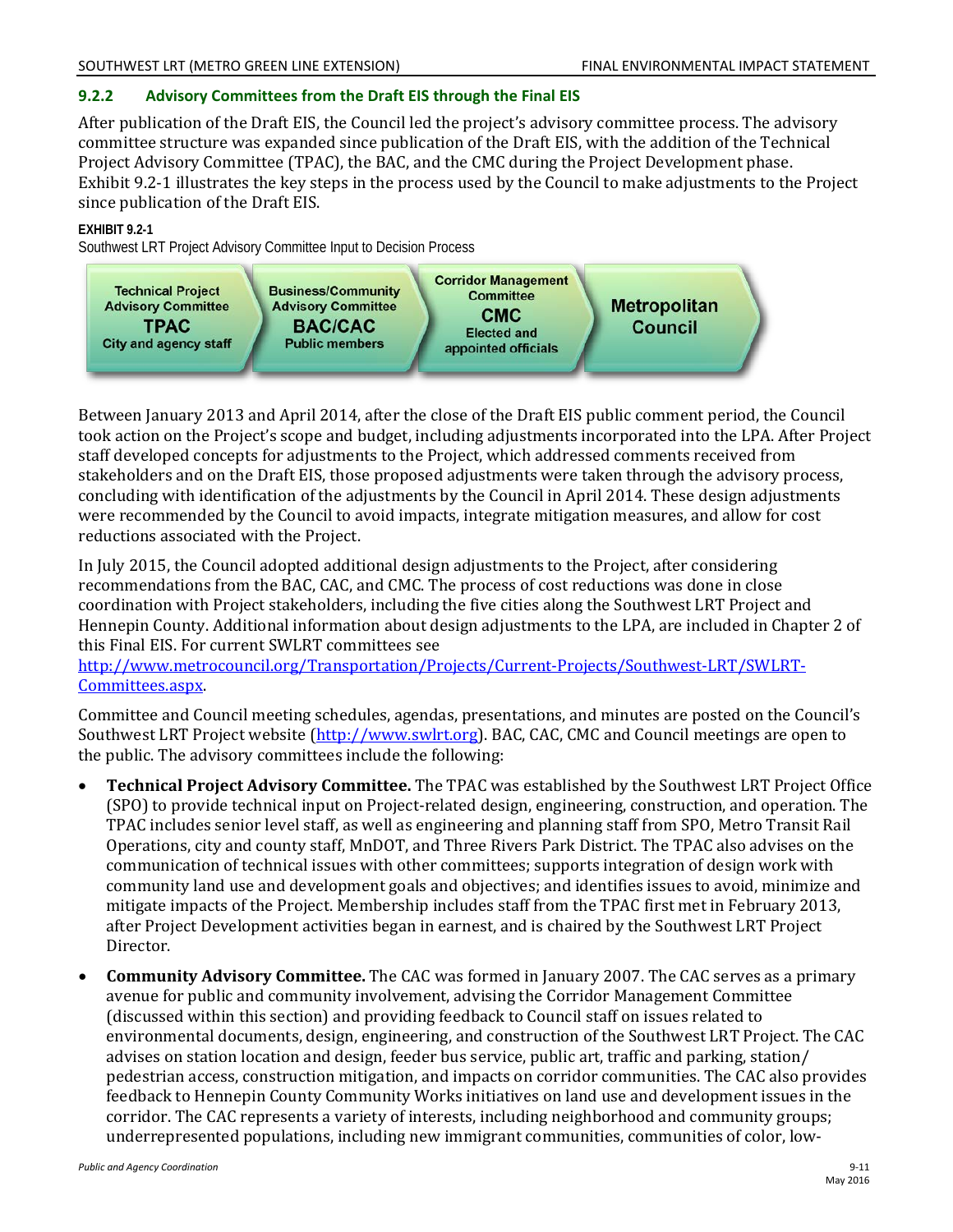income communities, and persons with disabilities; educational institutions; environmental groups; religious organizations; freight rail concerns; transit riders; park, bike, and trail interests; station areas; seniors; youth; and affordable housing. CAC members represent a community near an LRT station. They are appointed by the City Council or the mayor, depending on each city's process. The CAC generally meets on a monthly basis and holds a joint meeting with the BAC (discussed within this section) at least twice a year. Council staff manage and support the work of the CAC with assistance and input from Hennepin County staff. Agendas, presentations, and meeting minutes for CAC meetings are posted on the Council's Southwest LRT Project website [\(http://www.swlrt.org\)](http://www.swlrt.org/). A representative of the CAC serves on the CMC and is a voting member.

- **Business Advisory Committee.** The BAC, formed in August 2012 by the Council and HCRRA, advises the CMC on project design and construction from a specific business perspective and serves as an information resource to the business community. The BAC also provides input on station area vision and character from a business point of view, addressing the needs of employees, customers, deliveries, and other aspects relevant to business retention and expansion. This committee represents a diversity of business establishments along the corridor, including small entrepreneurs, chambers of commerce and business organizations, corporate headquarters, nonprofit organizations, developers, and land owners. The BAC generally meets on a monthly basis and holds a joint meeting with the CAC at least twice a year. Council staff manage and support the work of the BAC with assistance and input from Hennepin County staff. Agendas, presentations, and meeting minutes for BAC meetings are posted on the Council's Southwest LRT Project website [\(http://www.swlrt.org\)](http://www.swlrt.org/). A representative of the BAC serves on the CMC and is a voting member.
- **Corridor Management Committee.** The CMC was established in December 2010 to provide advice to the Council on the Southwest LRT Project design and construction, as mandated by Minnesota Statutes 473.3994. The CMC advises the Council on issues relating to the environmental review, Project Development through final Engineering, implementation method, and construction of the Southwest LRT. The committee comprises representatives from the Council; HCRRA; the Cities of Minneapolis, St. Louis Park, Hopkins, Minnetonka, Eden Prairie, and Edina; Metro Transit; MnDOT; Minnesota Department of Management and Budget; the CAC and BAC; and the Counties Transit Improvement Board. The CMC is chaired by the Chair of the Council and generally meets monthly, or more often as needed. CMC recommendations are transmitted to the Council. Agendas, presentations, and meeting minutes for CMC meetings are posted on the Council's Southwest LRT Project website [\(http://www.swlrt.org\)](http://www.swlrt.org/).
- **Metropolitan Council**. The Southwest LRT Project receives direction from the Council and the Council's Transportation Committee, which focuses on regional transportation issues specifically concerning transportation policy and planning and transit operations. The Transportation Committee is composed of Council Members and meets on the 2nd and 4th Monday of each month. The full Council meets on the 2nd and 4th Wednesday of each month to discuss a broad range of topics impacting communities, parks, transportation, wastewater and water, housing, and planning. These meetings are public and agendas, presentations, and meeting minutes are posted on the Council's website [\(http://www.metrocouncil.org\)](http://www.metrocouncil.org/).

In addition to the above advisory structure, other committees were established to provide input into specific aspects of the project. These committees are described below; meetings of these committees are listed in the *Southwest LRT Community Events, Meetings, and Presentations Summary Report* listed in Appendix C:

• **Southwest LRT Community Works Steering Committee (Steering Committee)**. The Steering Committee was established in 2009 by Hennepin County to focus on public investment and community benefits in the Southwest LRT Project vicinity. The Steering Committee meets monthly and includes members from the cities of Eden Prairie, Edina, Hopkins, Minneapolis, Minnetonka, and St. Louis Park; Hennepin County Board of Commissioners; HCRRA; the Council; Minnehaha Creek Watershed District; Minneapolis Park & Recreation Board; SouthWest Transit Board; and Minnesota Urban Land Institute. Additional information regarding the Community Works program is available at Hennepin County's Southwest Corridor website [\(http://www.swlrtcommunityworks.org/get-involved/committees](http://www.swlrtcommunityworks.org/get-involved/committees-meetings/committees)[meetings/committees\)](http://www.swlrtcommunityworks.org/get-involved/committees-meetings/committees).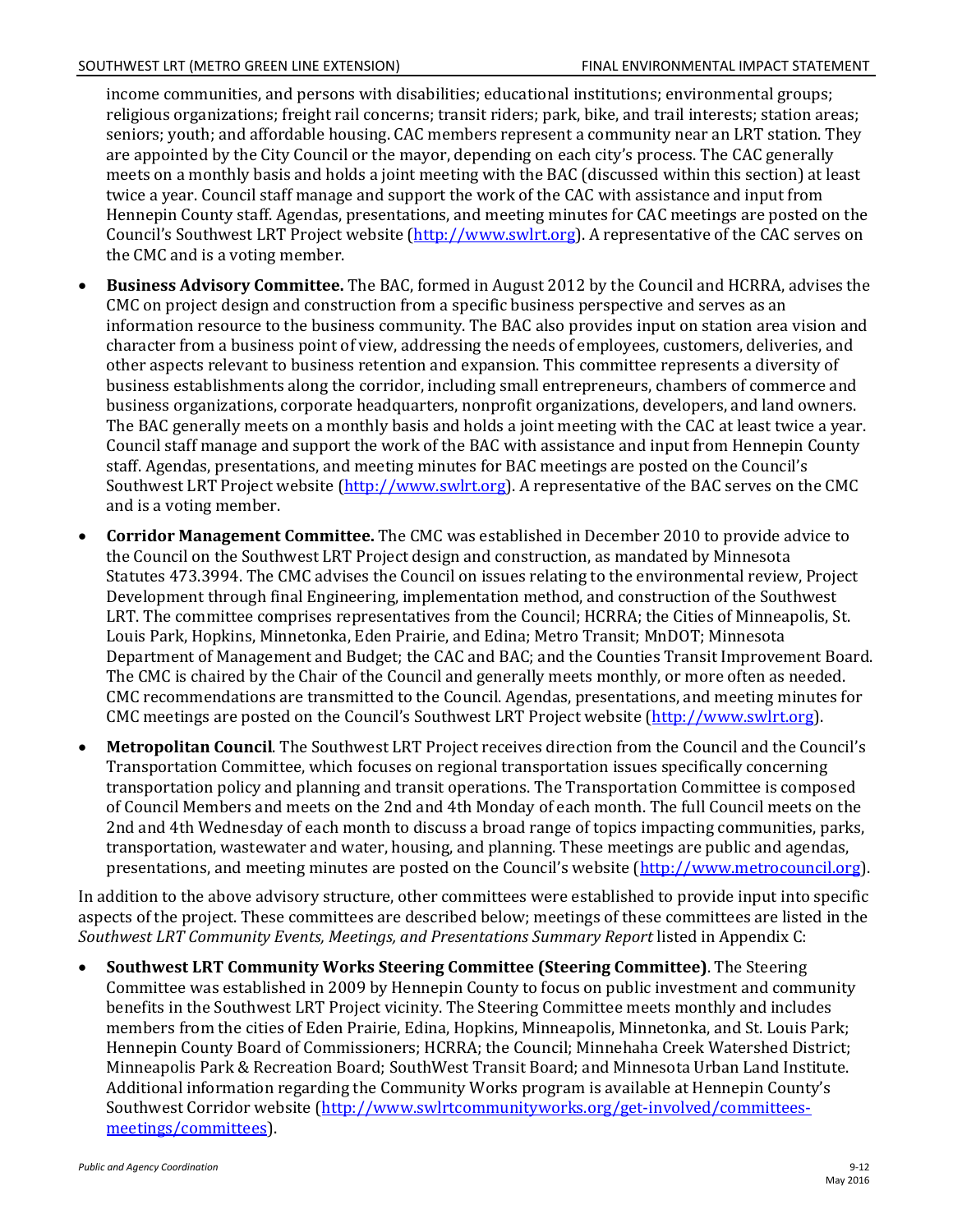- **Kenilworth Landscape Design Committee.** The Committee was established in May 2015 to focus on the landscape design in the Kenilworth Corridor from West Lake to Station to the Penn Avenue Station. The purpose of the committee was to help ensure that landscape design would restore the natural setting while incorporating the regional trail system, light rail, and freight rail; to facilitate a transparent and inclusive design process; and generate design that integrates and visually minimizes LRT-related infrastructure. The twelve member committee has community representatives appointed by the City of Minneapolis, Minneapolis Park and Recreation Board, Hennepin County and the Southwest Project Office and includes representatives from Minneapolis' neighborhoods along the project corridor, Cedar Lake Park Association, Hennepin and Minneapolis Bike Advisory Committees, and Minneapolis Arts Commissions. The committee meets on an as needed basis, approximately monthly.
- **Communication Steering Committee.** The Communications Steering Committee establishes, reviews, implements, and updates the CPIP to maintain a coordinated communication and public involvement effort for the Southwest LRT Project. The Steering Committee includes communication and public affairs staff from the Council, Metro Transit, MnDOT, Hennepin County, and the corridor cities and is chaired by the Southwest LRT Assistant Director of Administration/Communication/Public Involvement.

Meetings shown in Exhibit 9.2-1 as well as meetings the Council held on topics related to the Southwest LRT Project are provided in the *Southwest LRT Community Events, Meetings, and Presentations Summary Report, which is included* in the Appendix C list of Supporting Documents and Technical Memorandums.

# **9.3 Agency Coordination**

This section provides a description of the project's participating agencies and the Council's agency coordination efforts that supported the development and evaluation of design adjustments to the Project.

### **9.3.1 Participating Agencies**

The Southwest LRT Agency Coordination Plan (Council and FTA, 2014), which helps guide the Project's agency coordination efforts, is based on the requirements of MAP-21, NEPA, and the EQB Environmental Review Program. The Project's original Coordination Plan for the Preparation of the Southwest Transitway Draft Environmental Impact Statement (HCRRA, 2008) was updated in 2014 to reflect agency and municipal coordination procedures underway during Project Development subsequent to the Draft EIS process. The updated Agency Coordination Plan summarizes the structure for coordination between the FTA, the Council, participating agencies, cooperating agencies, and the public.

A participating agency, as defined in the MAP-21 1305(c) guidance, is a federal, state, tribal, or local government agency that has an interest in the Project and that agrees to participate in the Project's NEPA and related processes. In general, participating agencies provide input, identify Project concerns, and partake in issue resolution processes to further the Project within the NEPA framework. The Project's federal and local lead agencies and federal cooperating agencies under NEPA are included as participating agencies. Chapter 12 and Appendix H of the Draft EIS describe the process used to identify potential participating agencies, including the FTA invitation to agencies to participate in the Project and the agencies' responses to those invitations. Table 9.3-1 lists the parties that accepted participating agency status as identified in Section 1.1.1 of the Draft EIS. The SPO worked with many of the Project's participating agencies during the Project Development process to provide input to adjustments to the Project.[2](#page-12-0)

<span id="page-12-0"></span><sup>&</sup>lt;sup>2</sup> The Council coordinates with other agencies that are not officially participating agencies; these include but are not limited to: (1) the Riley Purgatory Bluff Creek Watershed District, (2) the Bassett Creek Watershed Management Commission, (3) the Hennepin County Regional Railroad Authority, and (4) the Counties Transit Improvement Board.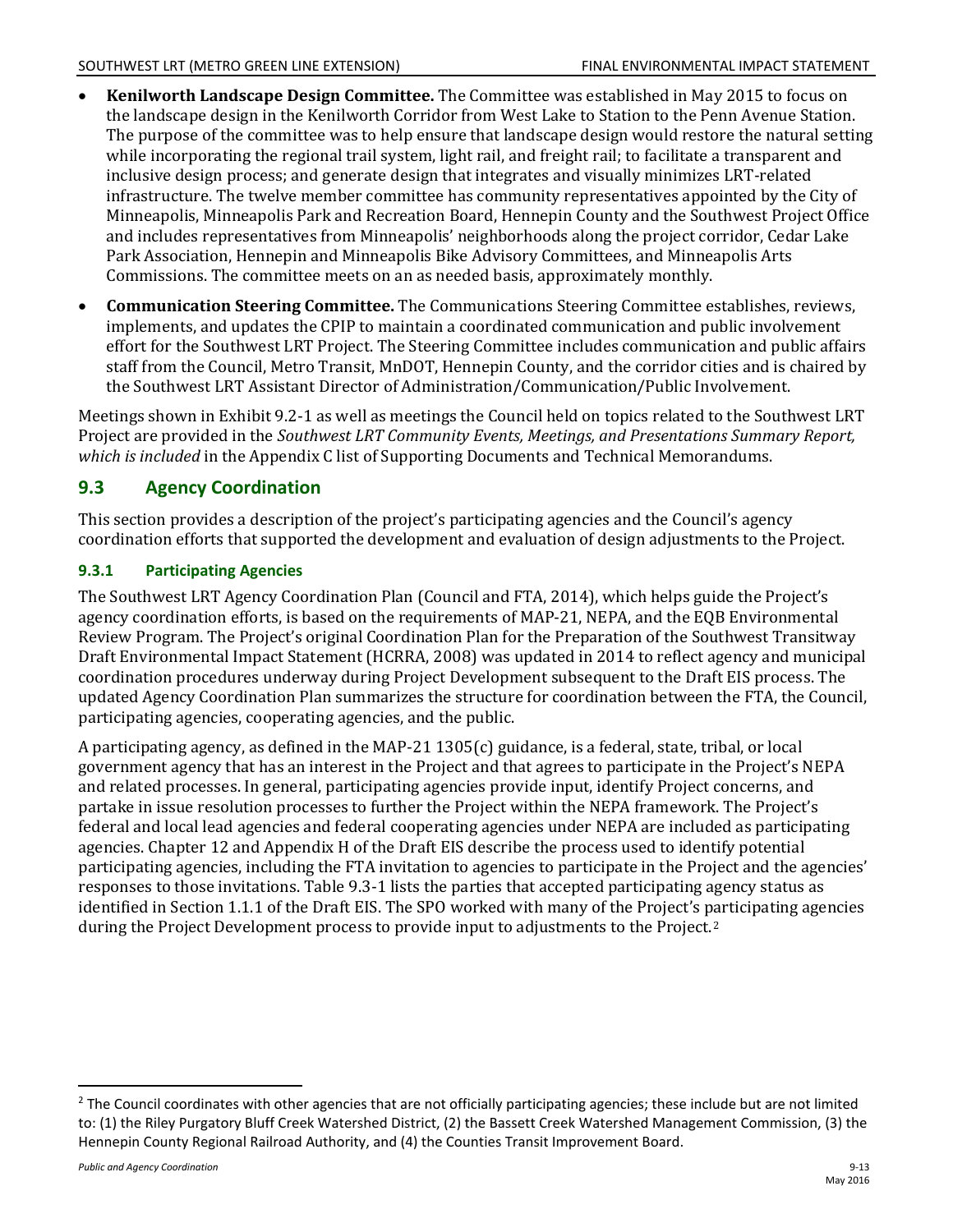#### **TABLE 9.3-1**

| anno:panny <i>n</i> yono:oo<br><b>Federal Agencies</b>                      |
|-----------------------------------------------------------------------------|
| Advisory Council on Historic Preservation                                   |
| Unites States Army Corps of Engineers                                       |
| United States Department of Agriculture                                     |
| United States Department of Housing and Urban Development                   |
| United States Department of Interior                                        |
| United States Department of Transportation, Federal Highway Administration  |
| United States Environmental Protection Agency                               |
| United States Department of Transportation, Federal Aviation Administration |
| United States Federal Emergency Management Agency                           |
| United States Department of Transportation, Federal Railroad Administration |
| United States Fish and Wildlife Service                                     |
| United States Department of Homeland Security                               |
| Surface Transportation Board                                                |
| <b>State Agencies</b>                                                       |
| Minnesota Pollution Control Agency<br>Minnesota Department of Health        |
| Minnesota Department of Transportation                                      |
| Minnesota Environmental Quality Board                                       |
| Minnesota Department of Natural Resources                                   |
| Indian Affairs Council                                                      |
| Board of Water and Soil Resources                                           |
| Office of the State Archaeologist                                           |
| Minnesota Department of Agriculture                                         |
| Minnesota Department of Commerce                                            |
| State Historic Preservation Office                                          |
| Minnesota Historical Society                                                |
| <b>Regional Authorities</b>                                                 |
| Three Rivers Park District                                                  |
| Minnehaha Creek Watershed District                                          |
| Nine-Mile Creek Watershed District                                          |
| Mississippi Watershed Management Organization                               |
| <b>County Agencies</b>                                                      |
| Hennepin County                                                             |
| Hennepin County Research, Planning and Development                          |
| Hennepin Conservation District                                              |
| Local Government Agencies/Municipalities                                    |
| City of Eden Prairie                                                        |
| City of Edina                                                               |
| City of Hopkins                                                             |
| City of Minneapolis                                                         |
| City of Minnetonka                                                          |
| City of St. Louis Park                                                      |
| Minneapolis Park and Recreation Board                                       |
|                                                                             |

A cooperating agency is a federal, state, or other agency with jurisdiction by law or special expertise that has been requested by the lead agency to be involved in the environmental documentation efforts per 40 Code of Federal Regulations (CFR) 1508.5. A cooperating agency is included as a participating agency, but not all participating agencies are NEPA-cooperating agencies. The U.S. Army Corps of Engineers (USACE) is a cooperating agency. The USACE is responsible for implementing NEPA and related laws and Section 404 of the Clean Water Act (CWA).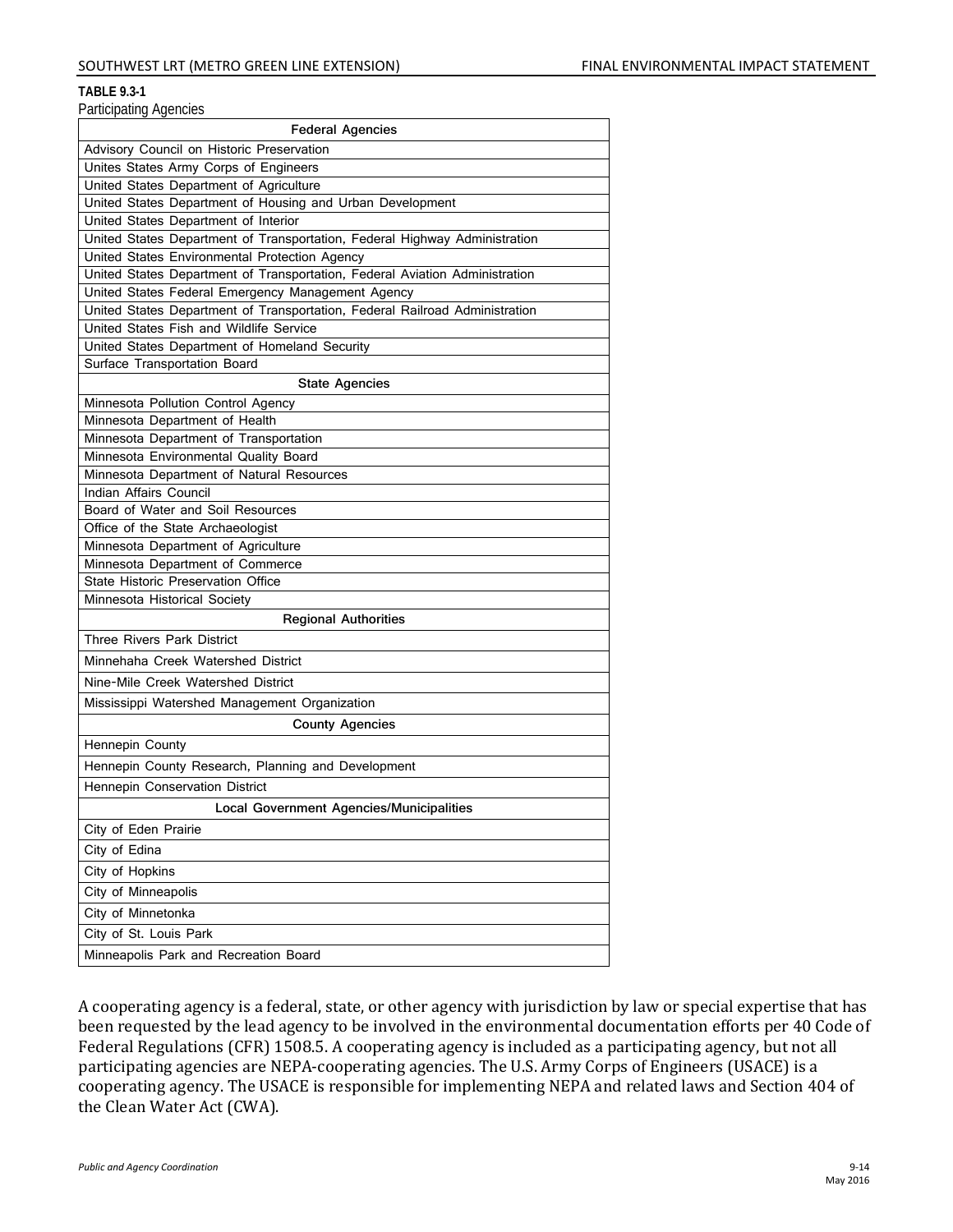### **9.3.2 Agency Coordination since Publication of the Draft Environmental Impact Statement**

This section provides an overview of the Council's agency coordination efforts since publication of the Draft EIS that supported the Council's efforts to develop and evaluate design adjustments to the Project, and that supported preparation of this Final EIS. These efforts were also supported by, and implemented in coordination with, the public involvement activities and advisory committees (TPAC, CAC, BAC, and CMC) described in Section 9.2 of this Final EIS. Agency coordination during the Project's AA and Draft EIS phases is documented in Section 12.2 of the Draft EIS. Subsequent to the publication of the Notice of Availability of the Supplemental Draft EIS in the *Federal Register* and the *EQB Monitor*, FTA and the Council provided a public comment period on the Supplemental Draft EIS. That comment period complied with NEPA and MEPA requirements and included public hearings, as outlined in the Executive Summary of this Final EIS. Substantive comments received on the Supplemental Draft EIS and Draft EIS are documented and responded to in this Final EIS. Agency coordination during the Supplemental Draft EIS phase is documented in Chapter 4 of the Supplemental Draft EIS.

Key elements of the Project's agency coordination efforts since publication of the Draft EIS included the following:

- **Technical Issues.** Following publication of the Draft EIS, the Council implemented a process to help identify and evaluate design adjustments to the LPA. The design adjustment process was organized around 25 technical issues. Each issue was addressed in detail by the project team, working closely with state and local jurisdictions and with representatives of affected railroads (for technical issue 21).
- **Clean Water Act Section 404 Coordination.** The U.S. Army Corps of Engineers (USACE) issued a preliminary jurisdictional determination in 2009 that stated that there may be waters and/or wetlands subject to USACE oversight. Based on information provided during Project Development, the USACE issued a second preliminary jurisdictional determination in 2015, which presumes that all aquatic resources listed on the preliminary jurisdictional determination are jurisdictional under the Federal CWA. The USACE completed an approved jurisdictional determination for the aquatic resources that were delineated within the Project corridor but are likely not regulated by the Federal CWA. The USACE also issued a determination of the Least Environmentally Damaging Practicable Alternative (LEDPA) in 2014. For CWA Section 404 purposes, the LEDPA is the alternative that meets the Project purpose, is available to the Project, and which has the least amount of impact to aquatic resources. Using a NEPA/404 merger process implemented since publication of the Draft EIS, FTA, the Council, and the USACE—which is a federal Cooperating Agency on the Project's Supplemental Draft EIS—have been coordinating on activities that will support the Project's CWA Section 404 wetland permit process. The merger process focuses on four key milestones, which are described in Section 3.9.3 of this Final EIS. In particular, this Final EIS includes an update of the USACE's LEDPA, where USACE provid[ed](#page-14-0) concurrence on the first three of the four key milestones and preliminarily determined that LRT 3A-13 is the LEDPA for the Project (see Section 3.9.3 and Appendix E of this Final EIS for additional detail).
- **Wetland Technical Evaluation Panel.** As prescribed under the Minnesota Wetland Conservation Act of 1991, a Technical Evaluation Panel (TEP) was established in July 2013 to institute coordination procedures as wetlands are delineated throughout the corridor, wetlands qualities are assessed, and mitigation options are considered. Chaired by the Assistant Director of Environmental and Agreements, the Project's TEP has members representing the USACE, Minnesota Board of Water and Soil Resources, Minnesota Department of Natural Resources, MnDOT, City of Eden Prairie, City of Minneapolis, City of

<span id="page-14-0"></span><sup>&</sup>lt;sup>3</sup> As described in Section 2.1.1 of this Final EIS, the Locally Preferred Alternative (LPA) includes capital improvements, construction activities, and transit operations. The LPA will be a 14.4-mile double-tracked light rail extension of the existing METRO Green Line, which will operate from Eden Prairie through Minnetonka, Hopkins, and St. Louis Park to downtown Minneapolis. The LPA will include 16 new light rail stations (including the Eden Prairie Town Center Station that has been deferred for construction at a later date than other stations along the route) and a new light rail operations and maintenance facility in Hopkins. It will also include nine park-and-rides (and an additional one to be deferred at Eden Prairie Town Center Station) with passenger drop-off areas, bicycle and pedestrian access, as well as new or restructured local bus routes connecting stations to regional and local destinations.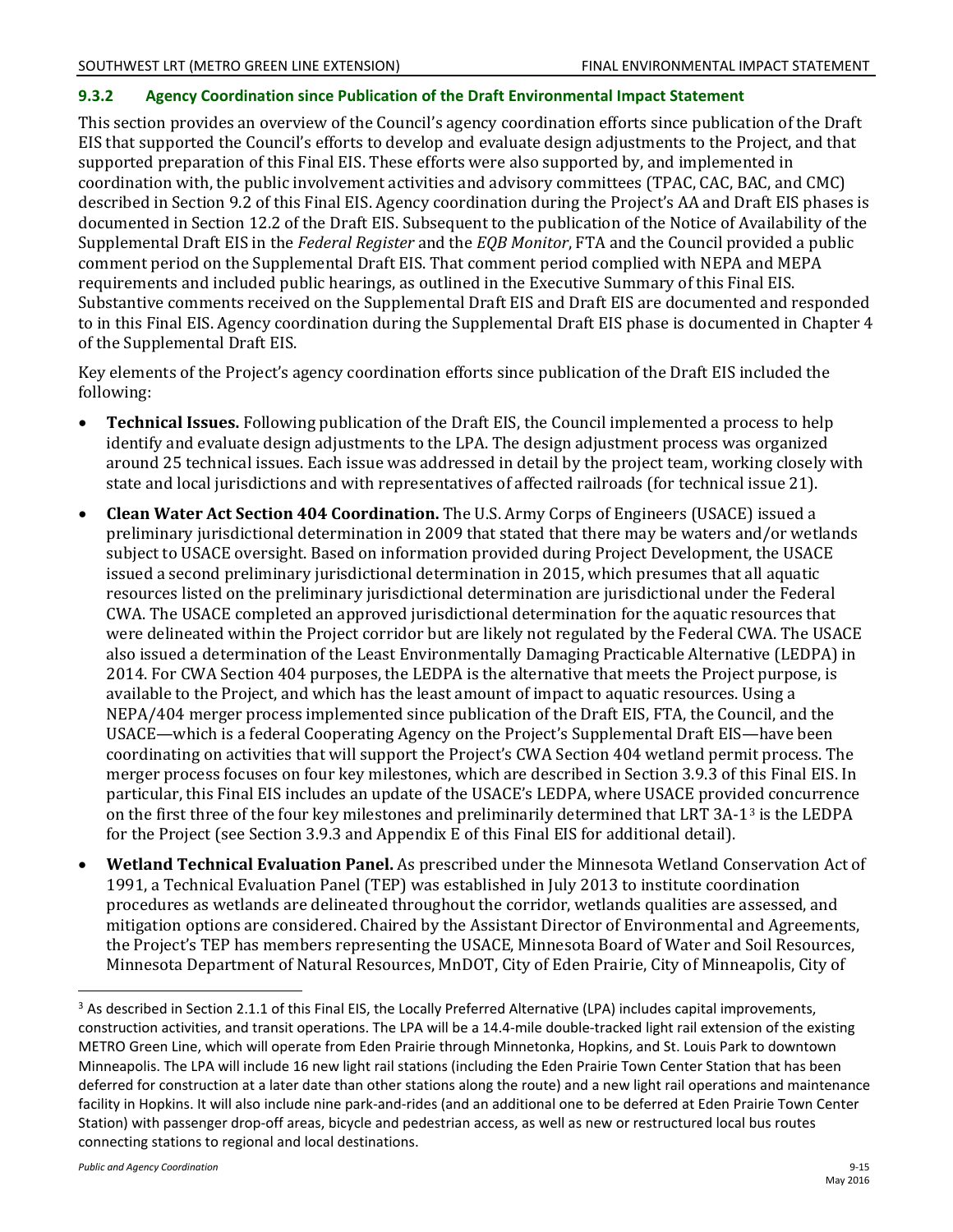Minnetonka, City of St. Louis Park, Bassett Creek Watershed District, Minnehaha Creek Watershed District, Mississippi Watershed Management Organization, and Nine Mile Creek Watershed District. Representatives from Hennepin County and Riley Purgatory Bluff Creek Watershed District also participate in the TEP. The TEP first met on July 2, 2013, and generally meets on a monthly basis. The meetings are anticipated to continue through preparation and approval of the Project's wetland permits. Section 3.9.3 of this Final EIS identifies specific coordination activities with local governmental units responsible for local wetland permitting.

- **Section 106 of the National Historic Preservation Act Coordination.** The Draft EIS identified tasks and coordination efforts occurring as part of the Section 106 process. Tasks described in the Draft EIS included identifying buildings, structures, and known archaeological sites within the Project Area of Potential Effect (APE) determined that a Section 106 Agreement (documenting the terms and conditions agreed upon to resolve adverse effects related to historic properties) needed to be developed among the FTA, the Advisory Council on Historic Preservation, Minnesota State Historic Preservation Office (MnHPO), the Council, and other interested parties during the Final EIS process. Section 106 coordination is documented in Section 12.2.2 of the Draft EIS and has been ongoing since publication of the Draft EIS. Section 3.5.2 of this Final EIS documents the evaluation of Section 106 resources within the scope of this document and related coordination activities between the Council, FTA, the MnDOT Cultural Resources Unit, and the MnHPO. Section 106 consulting parties include the MnHPO; USACE; Hennepin County; the Cities of Eden Prairie, Minnetonka, Hopkins, St. Louis Park, and Minneapolis; the Minneapolis Park and Recreation Board; the Minneapolis Heritage Preservation Commission; the St. Louis Park Historical Society; Three Rivers Park District; Cedar-Isles-Dean Neighborhood Association; and Kenwood Isles Area Association. Signatories and invited signatories to the Section 106 Memorandum of Agreement include the FTA, MnHPO, USACE, and the Council.
- **Tribal Coordination.** In September and November 2009 and February 2010, the FTA sent letters to potentially affected Indian tribes, requesting that they identify any concerns about potential project impacts. The letters were sent to the Prairie Island Indian Community, Lower Sioux Indian Community Council, Shakopee Mdewakanton Sioux Community, Fort Peck Tribes, Santee Sioux Nation, Sisseton-Wahpeton Oyate (Tribal Historic Preservation Office), and the Upper Sioux Indian Community. In addition, a meeting opportunity was offered to tribal representatives in 2010; none of the representatives expressed an interest in meeting at that time. Section 12.2.3 of the Draft EIS documents tribal coordination. The Indian tribes listed above were sent copies of the Supplemental Draft EIS in May 2015, as documented in Appendix A of that document.

Coordination with agencies occurred throughout preparation of the Southwest LRT Final EIS.

# **9.4 Summary of Public and Agency Comments on the Draft EIS and Supplemental Draft EIS**

This section provides a summary of comments received on the Draft EIS and the Supplemental Draft EIS. Complete responses to comments received on the Draft EIS are included in Appendix L of this Final EIS. Complete responses to comments received on the Supplemental Draft EIS are included in Appendix M of this Final EIS.

### **9.4.1 Public and Agency Comments on the Draft EIS**

The public comment period for the Draft EIS began upon the Notice of Availability published in the *Federal Register* on October 12, 2012, and concluded on December 31, 2012.

### **9.4.1.1 Draft EIS Comments Received**

A total of 997 comments on the Draft EIS were submitted, in the form of letters, emails, public testimony at the public hearings, and comment cards received at the public open houses and public hearings (see Section 9.1 for more information on the Project's public involvement activities). Comments were received from individuals, businesses, community groups, non-profit organizations, and public agencies, including local municipalities, state and regulatory agencies. Agencies that submitted comments in response to the Draft EIS include: U.S. Environmental Protection Agency (EPA), USACE, U.S. Department of Interior, Surface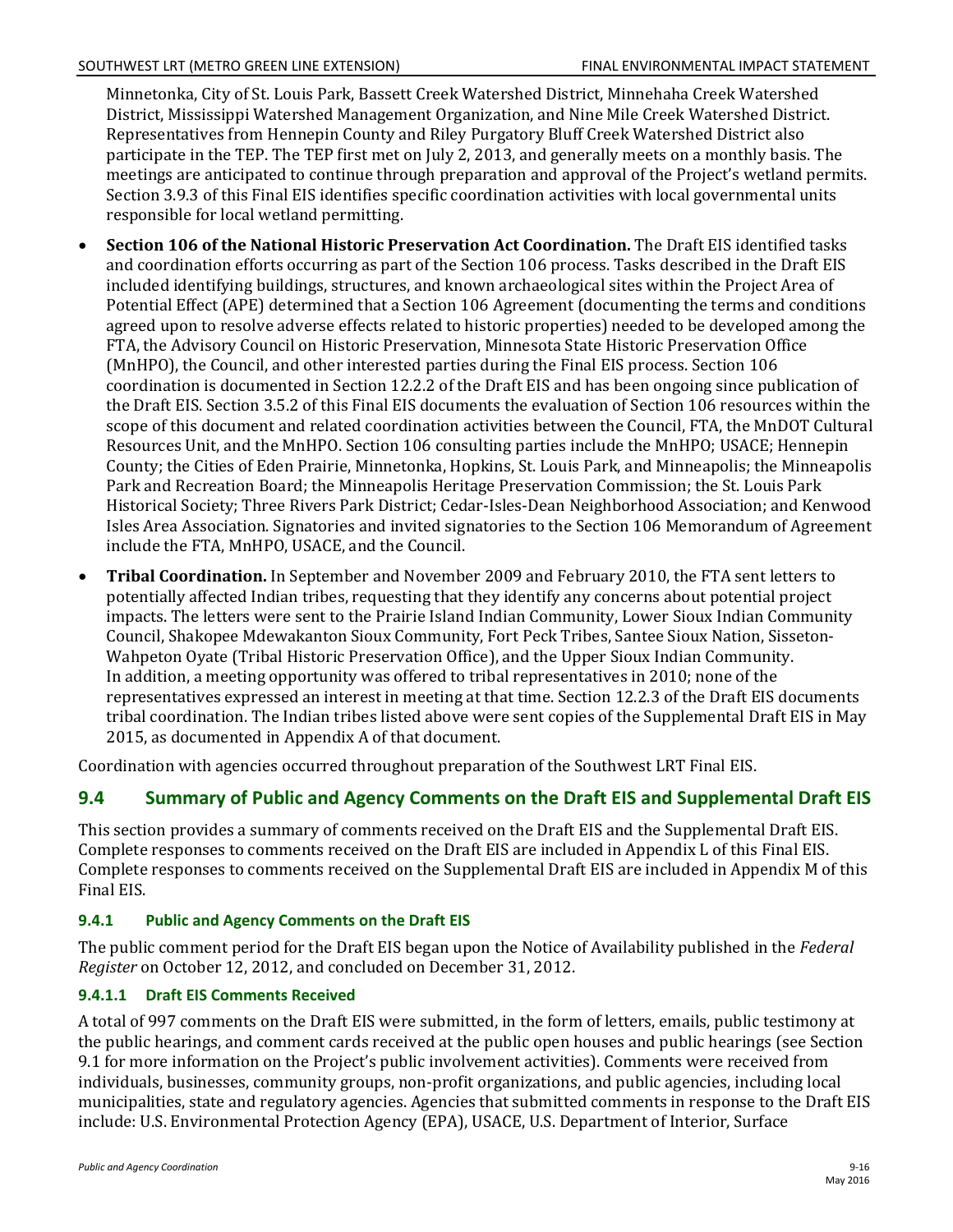Transportation Board, MnDOT, Minnesota Department of Health-Environmental Health Division, Three Rivers Park District, Minnehaha Creek Watershed District, Nine Mile Creek Watershed District, Minneapolis Park and Recreation Board, and the cities of Eden Prairie, Minnetonka, Hopkins, St. Louis Park, and Minneapolis. The agencies' correspondence is included in Appendix L. Following is a brief summary of these agencies' overall concerns, including a reference to where in Appendix L their particular comments can be found.

- The **EPA**, commented on the Draft EIS in a letter dated December 27, 2012. The EPA's comments discuss the Project's Purpose and Need, alternatives, environmental impacts, and mitigation of impacts. The EPA recommended clarifying the Project Purpose and Need and adequately analyzing alternative impacts related to the operations and maintenance facility, aquatic resources, environmental justice compliance, neighborhoods, and several other issues. See comment #862 in Appendix L.2.
- The **USACE**, which became a federal Cooperating Agency on the Project in July 2013, commented on the Draft EIS in a letter dated December 20, 2012. The USACE's comments were generally concerned with Project compliance with the Clean Water Act and the Section 404 wetland permitting process, including their preliminary determination that LRT 3A (relocation) would not qualify as the Least Environmentally Damaging Practicable Alternative. See comment #489 in Appendix L.2.
- **U.S. Department of Interior** commented on the Draft EIS in a letter dated December 7, 2012. The DOI commented on the preliminary level of detail in the Section 4(f) Evaluation, noting that they will withhold its final concurrence that there are no feasible or prudent avoidance alternatives until a preferred alternative is selected and mitigation measures have been determined. See comment #234 in Appendix L.2.
- **Surface Transportation Board** commented on the Draft EIS in a letter dated December 19, 2012. The Surface Transportation Board comments presented a range of issues concerning the Project's Purpose and Need, the Surface Transportation Board's involvement with the Project, and the Draft EIS LPA with relocation of TC&W freight trains to the Minneapolis, Northfield, and Southern Railway (MN&S) Spur and Wayzata Subdivision. See comment #351 in Appendix L.2.
- **MnDOT** commented on the Draft EIS in a letter dated December 7, 2012. MnDOT commented on a range of issues concerning alternatives considered, noise, water resources, design, planning, traffic and permits. See comment #372 in Appendix L.2.
- **Minnesota Department of Health-Environmental Health Division** commented on the Draft EIS in a letter dated December 31, 2012. The Department of Health letter stated that the Project may overlap several communities' Drinking Water Supply Management Areas and Emergency Response Areas for public drinking water supply wells. As a result, the Department of Health is concerned that the potential need for temporary and permanent dewatering could negatively affect public drinking water supplies. See comment #625 in Appendix L.2.
- **Three Rivers Park District** commented on the Draft EIS in a letter dated December 28, 2012. The Park District's letter identified the regional trails that could be affected by the Project, and it noted a lack of consistency in how regional trails are characterized. The letter also stated that trail use estimates in the Draft EIS do not provide an accurate picture of actual trail use. The Park District is concerned that the following issues are not adequately addressed: costs and funding sources for regional trails affected by the Project and the implementation and ownership of the North Cedar Lake Regional Trail/MN&S Spur Bridge. See comment #499 in Appendix L.2.
- **Minnehaha Creek Watershed District** commented on the Draft EIS in a letter dated December 6, 2012. The District explained its regulatory role in projects like Southwest LRT that have the potential to affect water resources, and identified its projects in the riparian corridor of Minnehaha Creek that could be affected by the Project. The District is interested in the potential reconstruction of the light rail crossing over Minnehaha Creek and managing stormwater runoff in a comprehensive manner. See comment #368 in Appendix L.2.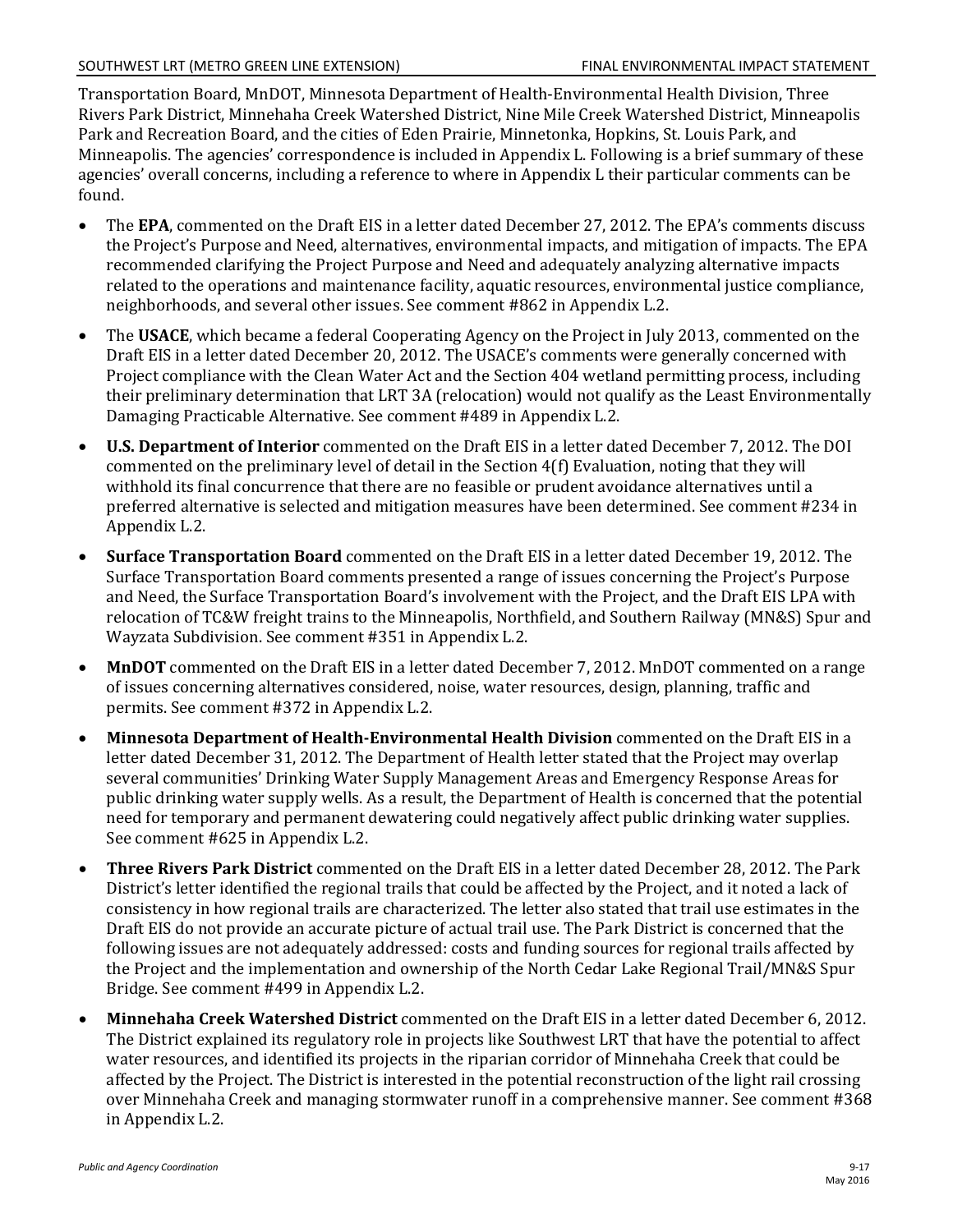- **Nine Mile Creek Watershed District** commented on the Draft EIS in a letter dated December 31, 2012. The District had several water resource concerns, including minimizing impacts to Nine Mile Creek and its floodplains, wetland evaluation methods and wetland mitigation requirements, and stormwater retention and treatment. The District also commented on the size of the Project's impact area, best management practices, and its regulatory requirements. See comment #621 in Appendix L.2.
- **The City of Eden Prairie** commented on the Draft EIS in a letter dated December 4, 2012. The City provided a range of comments on the Project's design, operations, environmental impacts, and mitigation of impacts. See comment #191 in Appendix L.2.
- **The City of Minnetonka** commented on the Draft EIS in a letter dated December 14, 2012. The City provided a range of comments on the alternatives considered; the Project's social, environmental, economic, and transportation effects, indirect effects, and cumulative impacts; and public and agency water resources, design, planning, traffic and permits. See comment #344 in Appendix L.2.
- **The City of Hopkins** commented on the Draft EIS in a letter dated December 28, 2012. The City commented on the Project's alternatives considered, environmental impacts, and mitigation of impacts. See comment #492 in Appendix L.2.
- **The City of St. Louis Park** commented on the Draft EIS in a letter dated December 21, 2012. The City reiterated its support for the Project and expressed concern about the information in the Draft EIS that supported the LRT 3A alternative (relocation). The City provided information supporting its opposition to LRT 3A (relocation) and supporting its conclusion that dismissing LRT 3A-1 (co-location) was premature. See comment #487 in Appendix L.2.
- **The City of Minneapolis** commented on the Draft EIS in a letter dated December 4, 2012. The City commented on the alternatives considered, minimizing impacts to cultural resources, and mitigating for a wide range of impacts. See comment #250 in Appendix L.2.
- $\bullet$ **Minneapolis Park and Recreation Board** commented on the Draft EIS in a letter dated December 5, 2012. The City commented on a range of issues concerning the Project's alternatives considered and potential impacts to parks, trails, and historic resources. See comment #226 in Appendix L.2.

For purposes of responding to Draft EIS comments, the Council organized comments into major themes, including comments received:

- Either in favor or not in favor of the Project
- $\bullet$ Related to Project elements, including engineering of the alignment, stations, and the OMF
- On Project costs and effectiveness
- Related to the NEPA process, including the scoping process, extent, and effort of the analysis of alternatives, and outreach efforts
- On various social issues such as safety due to close proximity of train operations, the barrier the light rail alignment may create to community cohesion, economic issues such as potential community development, loss of parking for businesses, potential property acquisitions, and environmental effects such as impacts to parks, vegetation, wildlife, groundwater, and cultural and historic resources
- On transportation system effects such as maintaining access to businesses, changes to traffic patterns that may create local congestion and inhibit emergency vehicle access, impacts to parking, and supporting an alternative transportation mode

In general, comments in support of the Project noted enhanced transit service, accessibility, and lower transit travel times. Comments opposed to the Project cited cost of the Project and that the funds could be spent on other public transportation to greater effect, moving the location chosen for the alignment to one of the other alternatives previously studied, and concerns about LRT reducing property values because of the potential increase in noise, traffic, and neighborhood parking. Other commenters expressed concern about increased property values because of development resulting from a nearby station.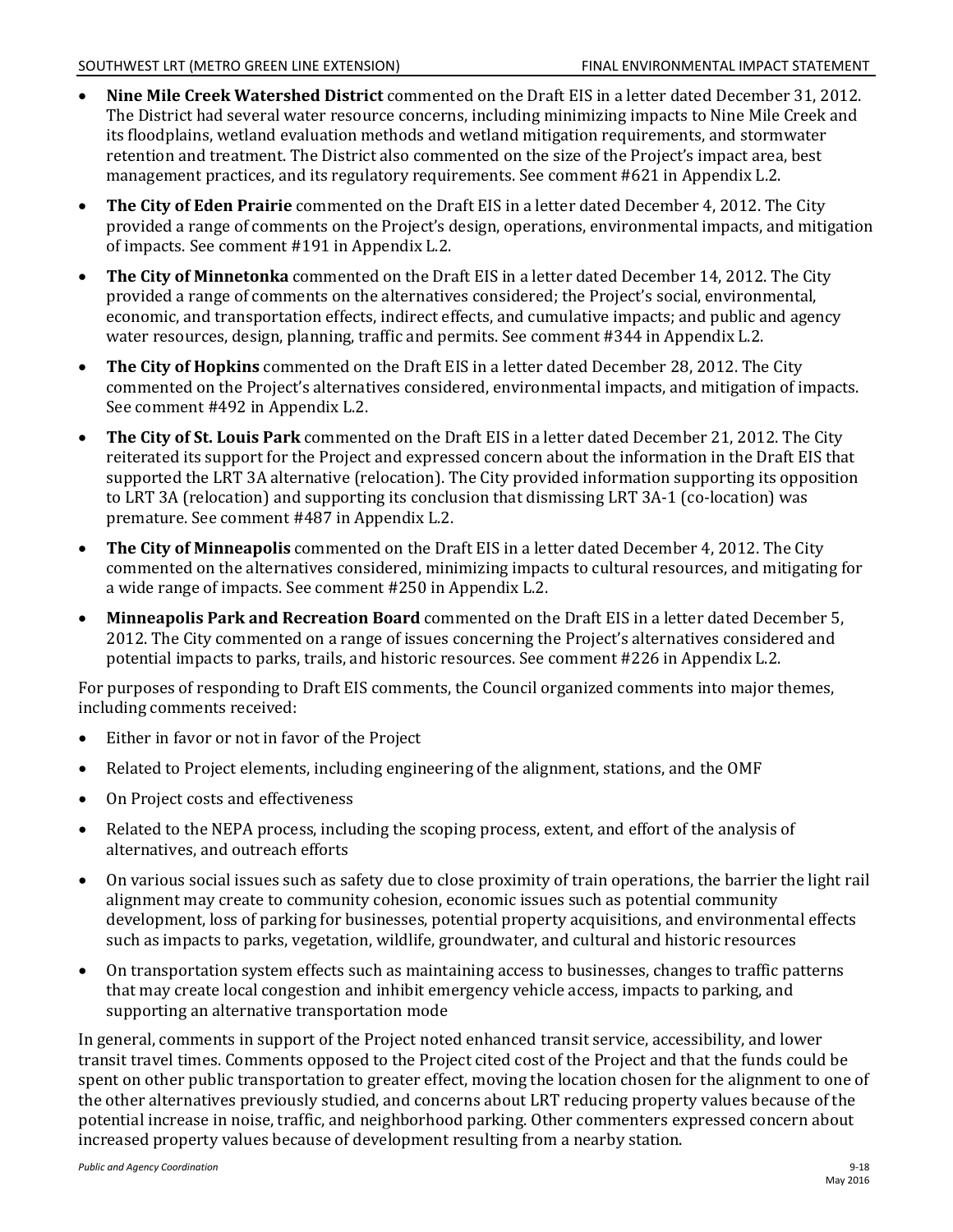Many comments received were related to the location of freight rail relative to the Project. Numerous comments were received opposing freight rail co-location in the Kenilworth Corridor, as well as opposing the rerouting of freight rail into St. Louis Park.

Other comments focused on design elements and environmental issues. Specific design issues that generated numerous comments included:

- Support for a tunnel or trench in the Kenilworth Corridor
- Preferences regarding specific stations and the OMF location
- Alignment adjustment comments, including adjustments in Eden Prairie
- Preference for other Draft EIS Alternatives

Specific environmental issues that generated numerous comments included:

- Concerns about noise and vibration impacts from LRT, as well as from relocated freight rail operation
- Neighborhood and community impact concerns related to safety and security due to freight rail and light rail alignments in close proximity to one another and to residents, construction impacts and hazards, potential to increase emergency vehicle response times, proposed park and ride lots in Minneapolis with harmful impacts to local traffic and community character (spillover parking) combined with increased noise
- Concern about acquisitions and displacements and impacts to residents and businesses
- Concerns about maintaining park-like settings and potential impacts on visual quality and impacts from noise for many park resources along the corridor including Cedar Lake Parkway, Purgatory Creek Park, and trails
- Comments on environmental justice, including the need to more thoroughly study impacts from freight rail relocation and support of the Penn and Van White stations in assisting environmental justice communities with improved access to employment opportunities
- $\bullet$ Economic impacts, including concerns over impacts to freight rail owners and operators resulting from the re-route, the importance of maintaining economical freight rail operations in the communities served by rail, that rail shipping stays competitive, and the need for an alternative to the re-route
- Requests for additional analyses on water resources within the study area, including more accurate wetland determinations

All substantive comments received during the Draft EIS comment period and responses to the comments are in Appendix L of this Final EIS.

## **9.4.2 Public and Agency Comments on the Supplemental Draft EIS**

After release of the Supplemental Draft EIS on May 22, 2015, the public, agencies, and jurisdictions were offered the opportunity to review and comment on the Supplemental Draft EIS during the FTA public review process, consistent with NEPA and MEPA requirements. The process included three public open houses and hearings held in the project area and a public comment period from May 22, 2015, through July 21, 2015. Approximately 100 people attended the Southwest LRT Project public open houses and hearings in June 2015. The public open houses allowed attendees to review project information and discuss the Supplemental Draft EIS with Project team members. Public notices announcing the publication of the Supplemental Draft EIS, the duration of the Supplemental Draft EIS public comment period, and the times and locations of the open houses and public hearings can be found in Appendix G and in the *Southwest LRT Community Events, Meetings, and Presentations Summary Report* listed in Appendix C (see Appendix C for instructions on how to access this document).

### **9.4.2.1 Supplemental Draft EIS Comments Received**

A total of 206 comments were received during the public comment period for the Supplemental Draft EIS. Comments were submitted in the following formats: emails; testimony at the public hearings held on June 16, 17, and 18, 2015; comment cards; and letters. Comments were received from individuals, businesses,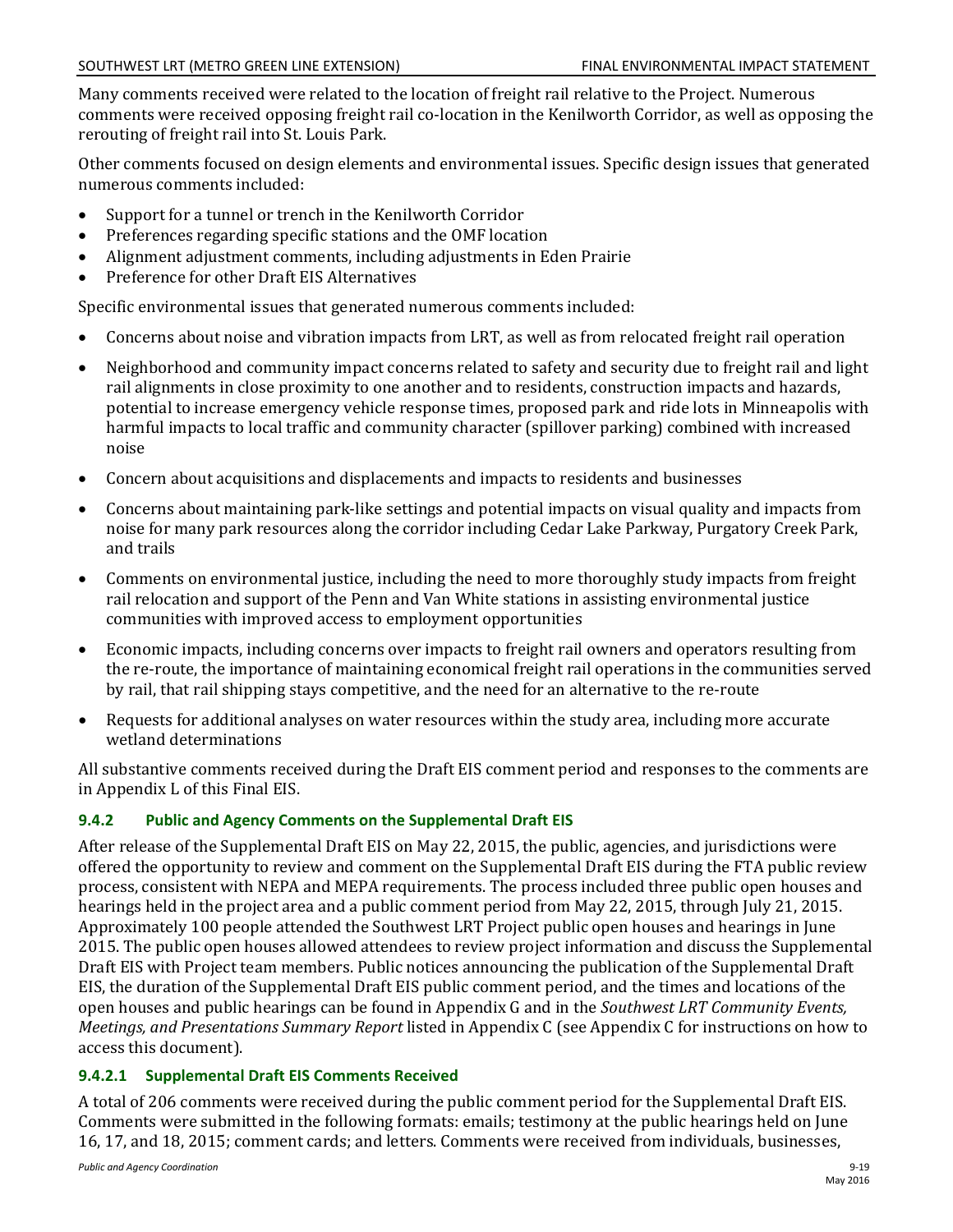community groups, non-profit organizations, and public agencies, including local municipalities, state and regulatory agencies. Agencies that submitted comments in response to the Supplemental Draft EIS include EPA, U.S. Department of Interior, MnDOT, Minnesota Department of Natural Resources (MnDNR), Minnesota Department of Health (MDH), Hennepin County Public Works, the cities of Eden Prairie, Minnetonka, St. Louis Park, and Minneapolis; and the Minneapolis Park and Recreation Board. One representatives and two senators from the Minnesota State Legislature submitted comments. The agencies' correspondence is included in Appendix M. Following is a brief summary of these agencies' overall concerns, including a reference to where in Appendix M.2 their particular comment can be found.

- **EPA** commented on the Supplemental Draft EIS in a letter dated July 16, 2015. The EPA stated that because of the limited scope of the Supplemental Draft EIS, the agency's comments on the Draft EIS still apply. The EPA remains concerned about potential impacts to aquatic resources, water quality, and mitigation. See comment #201 in Appendix M.2.
- **U.S. Department of Interior** commented on the Supplemental Draft EIS in a letter dated July 17, 2015. The Department of Interior provided its consideration of effects to properties identified in the project study area as eligible to be considered under Section 4(f). While the FTA has made preliminary determinations on properties with which the Department of Interior concurs, the department will reserve concurrence when an agreement is signed. See comment #210 in Appendix M.2.
- **MnDOT** commented on the Supplemental Draft EIS in a letter dated July 21, 2015. MnDOT provided comments on rail operations near Target Field Station, stated that noise mitigation must follow state and federal guidelines, provided comments stating that submission of drainage permits and design of trunk highways be coordinated with MnDOT. See comment #130 in Appendix M.2.
- **MnDNR** commented on the Supplemental Draft EIS in a letter dated July 21, 2015. MnDNR agreed with the statements of "no effect" for biota and habitat. The MnDNR made requests that high-profile areas for wildlife crossings be identified (wetlands, public waters, open park spaces). See comment #151 in Appendix M.2.
- **MDH** commented on the Supplemental Draft EIS in a letter dated July 21, 2015. The MDH comments focused on the importance of transit accessibility to lower-income residents, students, people of color, and other transit dependent populations. They encouraged the Council to ensure that transit benefits all communities. See comment #170 in Appendix M.2.
- **Hennepin County Public Works** commented on the Supplemental Draft EIS in a letter dated July 21, 2015. Hennepin County submitted a list of items pertaining to engineering activities such as wetland replacement, floodplain designations, stormwater management, and treatment of contamination sources. See comment #156 in Appendix M.2.
- **The City of Eden Prairie** commented on the Supplemental Draft EIS in a letter dated July 21, 2015. Its general comments expressed support for the Supplemental Draft EIS alignment. General comments included the necessity for inclusion of the following in the design process: stations, visual components, park impacts, parking, and future development. See comment #142 in Appendix M.2.
- **The City of Minnetonka** commented on the Supplemental Draft EIS in a letter dated July 10, 2015. The letter included a range of issues and requests for additional traffic operations analysis, adherence to stormwater management standards, and accurate determinations of wetlands. See comment #105 in Appendix M.2.
- **The City of St. Louis Park** commented on the Supplemental Draft EIS in a letter dated July 21, 2015. Comments from the City addressed noise impacts, the need for accurate assessments of contaminated sites, traffic improvement efforts to prevent congestion, and maintaining quality trail experiences. The letter requested that the freight rail conclusions be stated clearly. See comment #181 in Appendix M.2.
- **The City of Minneapolis** commented on the Supplemental Draft EIS in a letter dated July 16, 2015. The city stated its appreciation of the Council's work to address city concerns and provided comments on the following impacts in the Kenilworth Corridor: construction, noise, vibration, and visual impacts. The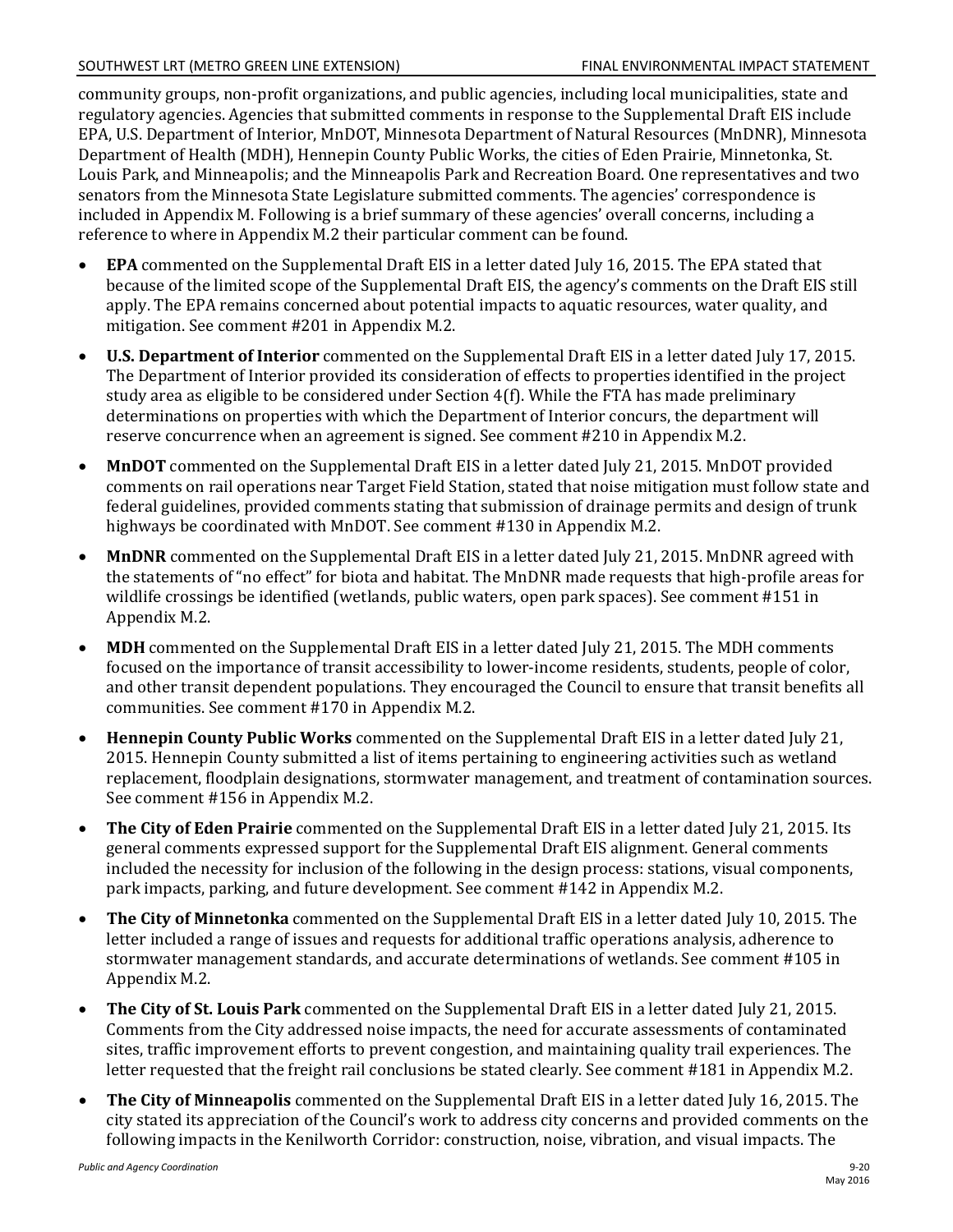letter also stated the need for coordination on traffic, transit connections, and bicycle and pedestrian safety. See comment #171 in Appendix M.2.

- **The Minneapolis Park and Recreation Board** commented on the Supplemental Draft EIS in a letter dated July 21, 2015. The letter state that there would be impacts to the Kenilworth Corridor and nearby parks' setting and experience related to LRT operations. The letter expressed concern for the effects to historic and recreational resources and stated that features should be restored to match existent conditions as closely as possible. See comment #143 in Appendix M.2.
- **Senator Tim Kelly** commented on the Supplemental Draft EIS in a letter dated June 23, 2015. Senator Kelly's comments focused on the cost of and funding for the Project. He sent the Council Chair questions about the Council's proposed use of Certificates of Participation. See comment #226 in Appendix M.2.
- **Representative Frank Hornstein and Senator Scott Dibble** commented on the Supplemental Draft EIS in a letter dated July 21, 2015. The representatives' comments included concerns about locating freight rail in the Kenilworth Corridor and the need for an adequate discussion of safety operations for freight rail, and they requested the development of coordination and response plans. See comment #196 in Appendix M.2.

Multiple comments expressed concerns over the Project design adjustments within the Kenilworth Corridor and proposed options and modifications. Environmental concerns generated comments from individuals as well as community and neighborhood organizations.

The most frequent topics of public comments were noise; vibration; safety and security; general opposition to freight rail co-location; and the AA/NEPA process. Appendix M documents all comments received on the Supplemental Draft EIS and includes the responses to those comments. The following list summarizes the issues raised in the comments received:

- Concerns about safety in the Kenilworth Corridor with light rail operating in close proximity to freight rail; operations and potential hazardous freight rail cargo, the safety and security of LRT construction, and safety of roadway, trail, and sidewalk crossings at 21st Street West
- Project elements, including engineering of the alignment, stations in the Kenilworth Corridor area, construction and operation of the Kenilworth tunnel (groundwater, safety, utility relocation)
- Project costs for potential additional construction activities (e.g., removing contaminated soil, relocation of existing sewers) and lost property tax revenue as costs to the community
- NEPA process, including the scoping process, potential impacts to Grand Rounds Historic District, and that freight rail operations should not be considered an existing condition and should be excluded from the baseline data
- Replacement of the Skunk Hollow Switching Wye with the Southerly Connector (between Bass Lake Spur and the MN&S Spur) and impacts related to neighborhoods, visual quality, noise, and vibration
- Environmental issues generated comments about visual impacts to the park and historic resources in the Kenilworth Corridor, noise impacts to the Kenilworth Corridor community, and vibration impacts from LRT tunnel construction

All comments received during the Supplemental Draft EIS comment period and responses to the comments are in Appendix M of this Final EIS.

# **9.5 Permits and Approvals Required**

The Draft EIS identified preliminary permits, approvals, or reviews required for the Project in Table 12.2-2. Table 9.5-1 of this Final EIS updates this information. [4](#page-20-0) Project staff continue to work with the applicable

<span id="page-20-0"></span><sup>&</sup>lt;sup>4</sup> This section complies with MN Administrative Rules 4410.2300(F) by listing all known governmental permits and approvals required for the Project, including identification of the governmental unit that is responsible for each permit or approval. Permits and approvals are defined under MN Administrative Rules 4410.0200 Subp. 4 and Subp. 5.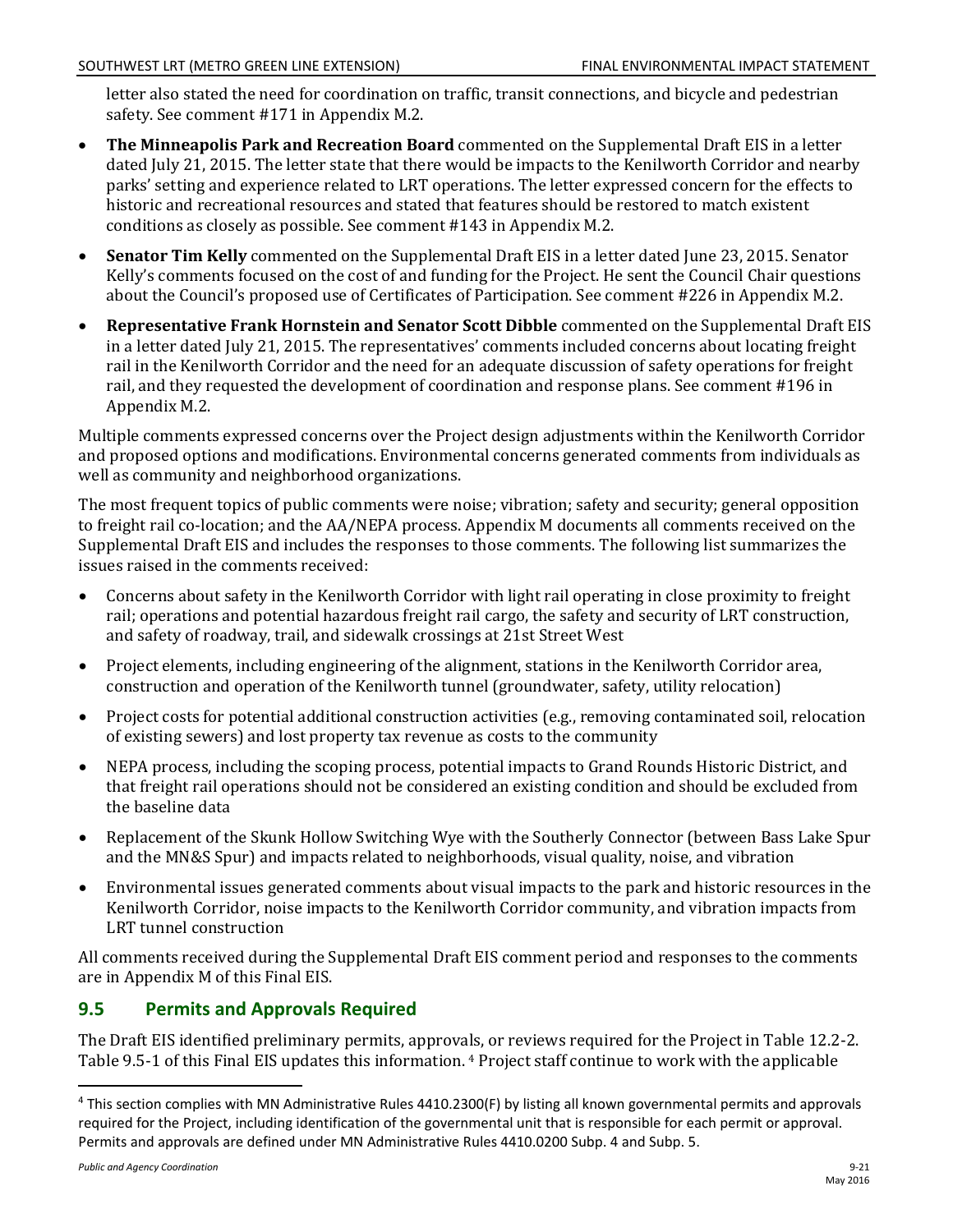agencies on the permits, approvals, and reviews required for the Project and additional permits, approvals, and reviews may be identified as the Project advances.

### **TABLE 9.5-1**

Preliminary List of Required Permits/Approvals and Reviews (by Agency Jurisdiction)

| <b>Government Agency</b>                                           | Type and/or Name of Document                                                                                           | Permit    | Approval  | Other     |
|--------------------------------------------------------------------|------------------------------------------------------------------------------------------------------------------------|-----------|-----------|-----------|
|                                                                    | Federal                                                                                                                |           |           |           |
| <b>Federal Transit Administration</b>                              | Environmental Impact Statement                                                                                         |           | $\bullet$ |           |
|                                                                    | Section 4(f)                                                                                                           |           | $\bullet$ |           |
|                                                                    | Section 106 of the National Historic<br>Preservation Act $-$ Agreement                                                 |           |           |           |
|                                                                    | Record of Decision                                                                                                     |           | $\bullet$ |           |
| U.S. Army Corps of Engineers                                       | <b>Environmental Impact Statement</b>                                                                                  |           | $\bullet$ |           |
|                                                                    | CWA Section 404 Permit                                                                                                 | $\bullet$ |           |           |
|                                                                    | Section 106 of the National Historic<br>Preservation Act $-$ Agreement                                                 |           | $\bullet$ |           |
| U.S. Fish and Wildlife Services                                    | Section 7 of the Threatened and Endangered<br>Species Act                                                              |           |           |           |
| Advisory Council on Historic<br>Preservation                       | Section 106 of the National Historic<br>Preservation Act - Agreement                                                   |           |           |           |
| Department of the Interior                                         | Section 4(f)                                                                                                           |           |           |           |
| <b>Environmental Protection Agency</b>                             | <b>Environmental Impact Statement</b>                                                                                  |           | $\bullet$ |           |
|                                                                    | <b>State</b>                                                                                                           |           |           |           |
| MN Department of Health                                            | Cap and Abandon Wells                                                                                                  | $\bullet$ |           |           |
|                                                                    | Water Main Plan Review                                                                                                 |           |           | $\bullet$ |
|                                                                    | Permit to Construct on MnDOT Right of Way                                                                              | $\bullet$ |           |           |
| Minnesota Department of<br>Transportation                          | Wetland Conservation Act Wetland Replacement<br>Plan                                                                   |           | $\bullet$ |           |
|                                                                    | Section 106 of the National Historic<br>Preservation Act $-$ Agreement                                                 |           | $\bullet$ |           |
| MN Department of Natural Resources                                 | <b>Public Waters Work</b>                                                                                              | $\bullet$ |           |           |
|                                                                    | Water Appropriation Permit                                                                                             | $\bullet$ |           |           |
|                                                                    | Natural Heritage Information System Review for<br>Rare Features                                                        |           |           |           |
| <b>MN Pollution Control Agency</b>                                 | National Pollutant Discharge Elimination System<br>Permit                                                              | $\bullet$ |           |           |
|                                                                    | CWA Section 401 Water Quality Certification                                                                            |           |           |           |
|                                                                    | Response Action Plan                                                                                                   |           | ٠         |           |
|                                                                    | Application for Voluntary Brownfield Program<br>Participation (addresses non-petroleum and<br>petroleum contamination) |           | $\bullet$ |           |
|                                                                    | Industrial Groundwater Pump Out                                                                                        | $\bullet$ |           |           |
| State Board of Electricity, MN<br>Department of Labor and Industry | <b>Electrical Permits</b>                                                                                              | ٠         |           |           |
| Minnesota Historic Preservation Office<br>(MnHPO)                  | Section 106 of the National Historic<br>Preservation Act $-$ Agreement                                                 |           | $\bullet$ |           |
|                                                                    | Design Review                                                                                                          |           |           | $\bullet$ |
| Local and Regional                                                 |                                                                                                                        |           |           |           |
| Metropolitan Council                                               | Environmental Impact Statement                                                                                         |           | $\bullet$ |           |
|                                                                    | Section 106 of the National Historic<br>Preservation Act $-$ Agreement                                                 |           | $\bullet$ |           |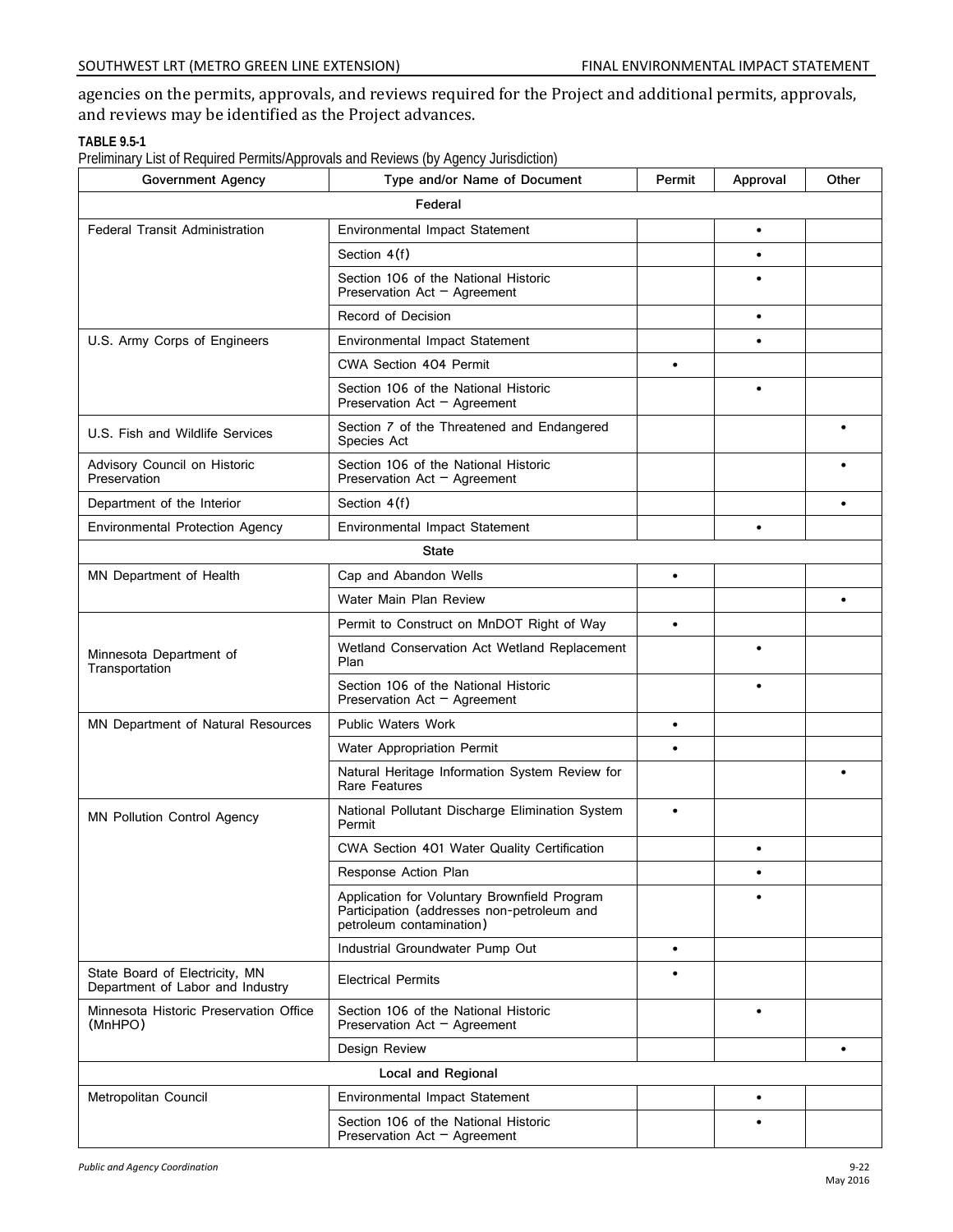| <b>Government Agency</b>                          | Type and/or Name of Document                                           | Permit    | Approval  | Other       |
|---------------------------------------------------|------------------------------------------------------------------------|-----------|-----------|-------------|
|                                                   | EIS Adequacy Determination (state process)                             |           |           |             |
|                                                   | Rail Access Permit                                                     | $\bullet$ |           |             |
|                                                   | Special Discharge Permt                                                | $\bullet$ |           |             |
| Hennepin County                                   | Section 106 of the National Historic<br>Preservation Act $-$ Agreement |           |           | $\bullet$ a |
| City of Minneapolis                               | Utility Permits Construction                                           | $\bullet$ |           |             |
|                                                   | Sediment and Erosion Control Permit                                    | $\bullet$ |           |             |
|                                                   | Section 106 of the National Historic<br>Preservation Act $-$ Agreement |           |           | $\bullet$ a |
|                                                   | Permit to Construct on Minneapolis Right of<br>Way                     | $\bullet$ |           |             |
| City of St. Louis Park                            | Utility Permits Construction                                           | $\bullet$ |           |             |
|                                                   | Section 106 of the National Historic<br>Preservation Act - Agreement   |           |           | $\bullet$ a |
|                                                   | Permit to Construct on St. Louis Park Right of<br>Way                  | $\bullet$ |           |             |
| City of Hopkins                                   | Utility Permits Construction                                           | $\bullet$ |           |             |
|                                                   | Sediment and Erosion Control Permit                                    | $\bullet$ |           |             |
|                                                   | Section 106 of the National Historic<br>Preservation Act - Agreement   |           |           | $\bullet$ a |
|                                                   | Permit to Construct on Hopkins Right of Way                            | $\bullet$ |           |             |
| City of Minnetonka                                | Utility Permits Construction                                           | $\bullet$ |           |             |
|                                                   | Grading, Filling, Excavation Permit                                    | $\bullet$ |           |             |
|                                                   | Wetland Conservation Act Wetland Replacement<br>Plan                   |           | $\bullet$ |             |
|                                                   | Section 106 of the National Historic<br>Preservation Act - Agreement   |           |           | $\bullet$ a |
|                                                   | Permit to Construct on St. Louis Park Right of<br>Way                  | $\bullet$ |           |             |
| City of Eden Prairie                              | Utility Permits Construction                                           | $\bullet$ |           |             |
|                                                   | Wetland Conservation Act Wetland Replacement<br>Plan                   |           | ٠         |             |
|                                                   | Eden Prairie Wetland Replacement Plan                                  |           | $\bullet$ |             |
|                                                   | <b>Land Alteration Permit</b>                                          | $\bullet$ |           |             |
|                                                   | Section 106 of the National Historic<br>Preservation Act - Agreement   |           |           | $\bullet$ a |
|                                                   | Permit to Construct on Eden Prairie of Way                             | $\bullet$ |           |             |
| Minneapolis Park & Recreation Board               | Permit to Construct on MPRB Right of Way                               | $\bullet$ |           |             |
|                                                   | Section 106 of the National Historic<br>Preservation Act - Agreement   |           |           | $\bullet$ a |
| Nine Mile Creek Watershed District                | Permit to Construct on NMCWD Right of Way                              | $\bullet$ |           |             |
|                                                   | Wetland Conservation Act Wetland Replacement<br>Plan                   |           | $\bullet$ |             |
|                                                   | <b>Wetland Permit</b>                                                  | $\bullet$ |           |             |
| Minnehaha Creek Watershed District                | Water Resource Permit                                                  | $\bullet$ |           |             |
| Riley Purgatory Bluff Creek Watershed<br>District | Permit to Construct on RPBCWD Right of Way                             | $\bullet$ |           |             |